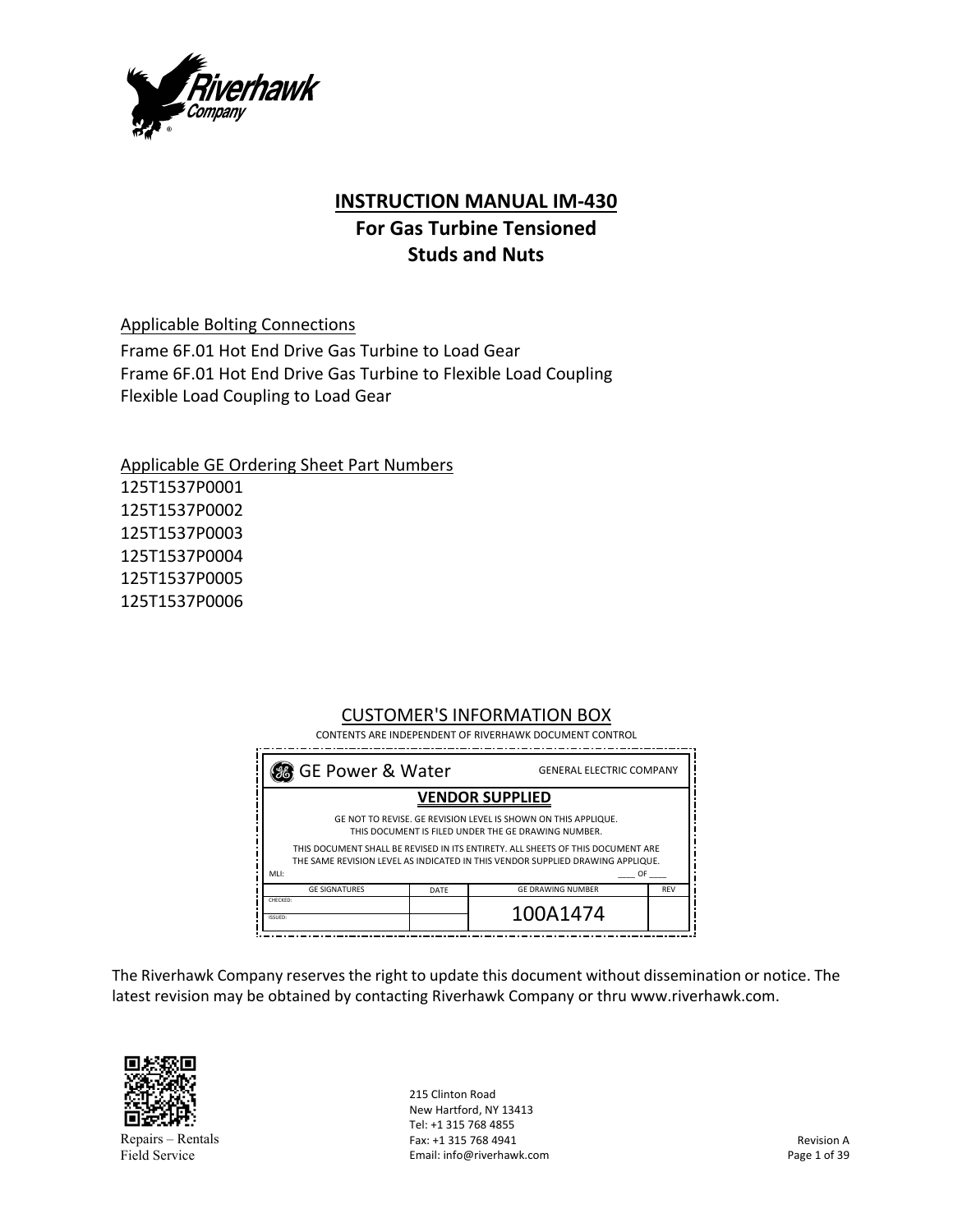# **Table of Contents**

| Section     | Description                                     | Page Number |
|-------------|-------------------------------------------------|-------------|
| 1.0         | <b>Cautions and Safety Warnings</b>             | 3           |
| 2.0         | Scope and GE Part Number Cross Reference        | 4           |
| 3.0         | <b>Quick Checklist</b>                          | 6           |
| 4.0         | <b>General Preparations</b>                     | 10          |
| 5.0         | Hardware Set Preparations                       | 12          |
| 6.0         | <b>Stud and Nut Assembly</b>                    | 15          |
| 7.0         | <b>Hydraulic Tensioner Equipment Assembly</b>   | 17          |
| 8.0         | Assembly of Tensioner on Stud                   | 20          |
| 9.0         | <b>Stud Tensioning</b>                          | 23          |
| 10.0        | Thread Locking the Nut                          | 26          |
| 11.0        | <b>Stud and Nut Removal</b>                     | 27          |
| 12.0        | <b>Storage Instructions</b>                     | 32          |
| 13.0        | <b>Frequently Asked Questions</b>               | 33          |
| 14.0        | <b>Revision History</b>                         | 35          |
| Appendix A1 | <b>EC Declaration of Conformity</b>             | 36          |
| Appendix A2 | <b>UKCA Declaration of Conformity</b>           | 37          |
| Appendix B1 | 24-Bolt Tensioning Pattern (GT-LC) Record Sheet | 38          |
| Appendix B2 | 24-Bolt Tensioning Pattern (LC-LG) Record Sheet | 39          |



| <b>CUSTOMER'S INFORMATION BOX</b><br>CONTENTS ARE INDEPENDENT OF RIVERHAWK DOCUMENT CONTROL |                   |
|---------------------------------------------------------------------------------------------|-------------------|
| <b>GE DRAWING NUMBER</b>                                                                    | <b>RFV</b>        |
| 100A1474                                                                                    |                   |
|                                                                                             | <b>Revision A</b> |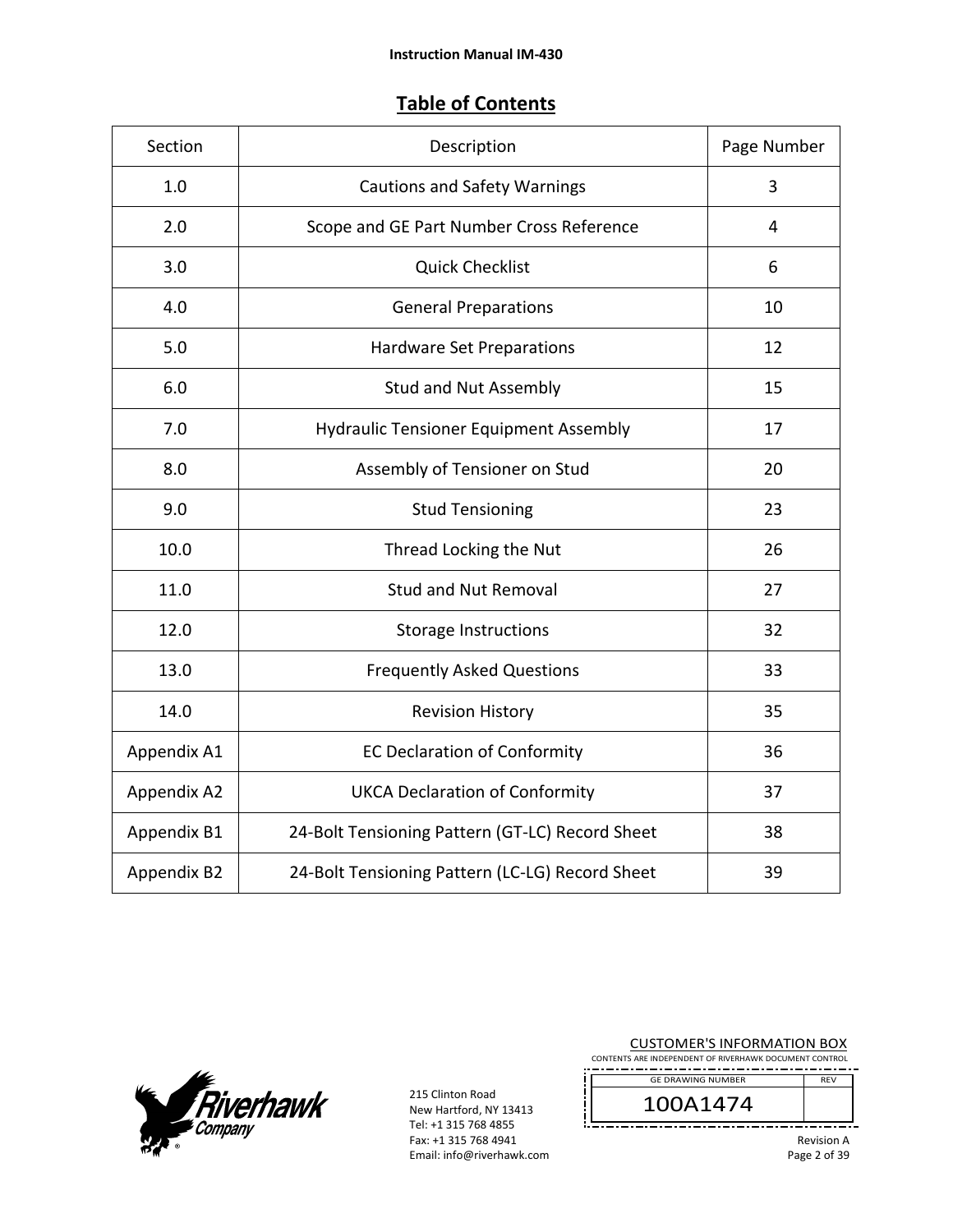#### **1.0 Cautions and Safety Warnings**

#### **WARNING**

**Improper tool use and the failure to follow the correct procedures are the primary root causes of tool failures and personal injuries. A lack of training or experience can lead to incorrect hardware installation or incorrect tool use. Only trained operators with careful, deliberate actions should use hydraulic tensioners. Contact Riverhawk Company with any training needs.** 

#### **WARNING**

Risk of high pressure hydraulic fluid injection. Riverhawk tools operate under high pressure. Thoroughly inspect all hoses and connections for damage or leaks prior to using this equipment.

#### **CAUTION**

Personal injury and equipment damage can occur if the proper health and safety codes and procedures are not followed. Contact the site's health and safety office to determine all applicable safety rules and regulations.

#### **WARNING**

The proper personal protective equipment must be worn at all times. Riverhawk recommends at a minimum, safety glasses, long sleeve shirt, hard hat, heavy work gloves, and steel toe shoes.

#### **CAUTION**

It is especially important to check the condition of the conical thread used to tension the stud. Thread damage from previous abuse can lead to failure of the stud or tensioning equipment

#### **CAUTION**

Riverhawk recommends that the tensioner should be returned to Riverhawk for periodic inspections. Replacement of obsolete tensioners is recommended. Functional upgrades are also recommended. Riverhawk should be notified 3‐6 months prior to a planned outage to schedule an inspection service.

#### **WARNING**

A damaged burst disc must be replaced with a burst disc of the same design and pressure rating. Do not substitute a damaged burst disc with a different disc type, a different pressure rating, or a foreign object.



215 Clinton Road New Hartford, NY 13413 Tel: +1 315 768 4855 Fax: +1 315 768 4941 Email: info@riverhawk.com

| <b>CUSTOMER'S INFORMATION BOX</b>                      |  |
|--------------------------------------------------------|--|
| CONTENTS ARE INDEPENDENT OF RIVERHAWK DOCUMENT CONTROL |  |

REV GE DRAWING NUMBER

100A1474

Revision A Page 3 of 39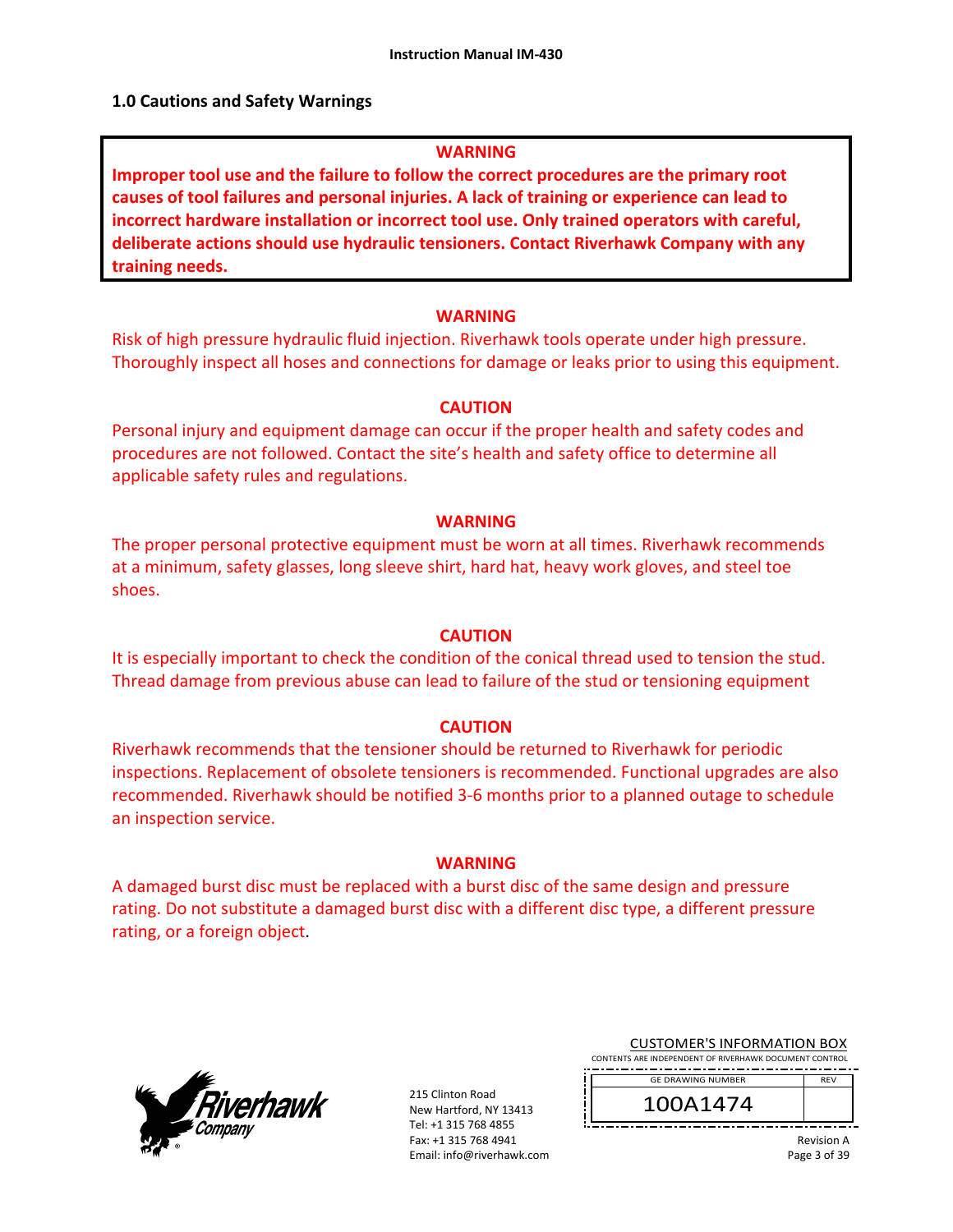### **WARNING**

To avoid failure, ensure safety, and proper operation, the tensioner assembly must be installed on a stud in the flange before bleeding and pressurizing the tensioner. Do not use the tensioner at any pressure unless the tool is installed on a stud in a flange.

### **CAUTION**

Personal injury and equipment damage can occur if the puller screw is not securely engaged with the tapered threads of the stud. Proper engagement is achieved when the puller screw is tight in the stud and the tensioner assembly is free to turn.

### **WARNING**

The safety cage must be in place at all times. When the tensioner is pressurized hands must be kept out of designated areas to avoid any potential for personal injury.

### **CAUTION**

Before threading the puller screw into the stud, carefully check the cleanliness of both the stud's and the puller screw's conical threads. Apply a light coat of clean turbine oil or a spray lubricant to the puller screw. This procedure will ease assembly and assure positive mating of the threads before tightening. Do not use "Never Seize" on the conical threads.

### **CAUTION**

Do not tighten the nut while the tool is coming up to pressure; wait until pressure is achieved before attempting to tighten the nut with the spanner ring. If the tool is not properly installed, the tool could jump off the stud while coming up to pressure.

# **CAUTION**

Do not exceed the maximum pressure marked on the tensioner. Excessive pressure can damage the stud and the tensioner.

# **WARNING**

**FIRE HAZARD:** DO NOT apply heat when tensioner is in place. Personal injury or equipment damage may occur. Use of an Oxy‐Acetylene torch is not recommended.

# **WARNING**

Do not use a hydraulic tensioner to remove a stud with damaged conical threads.

**2.0 Scope and GE Part Number Cross Reference** 



215 Clinton Road New Hartford, NY 13413 Tel: +1 315 768 4855 Fax: +1 315 768 4941 Email: info@riverhawk.com

| <b>CUSTOMER'S INFORMATION BOX</b>                  |  |
|----------------------------------------------------|--|
| INTE ADE INDEDENDENT OF DIVEDHAWK DOCHMENT CONTROL |  |

CONTENTS ARE INDEPENDENT OF RIVERHAWK DOCUMENT CONTROL REV GE DRAWING NUMBER

Revision A Page 4 of 39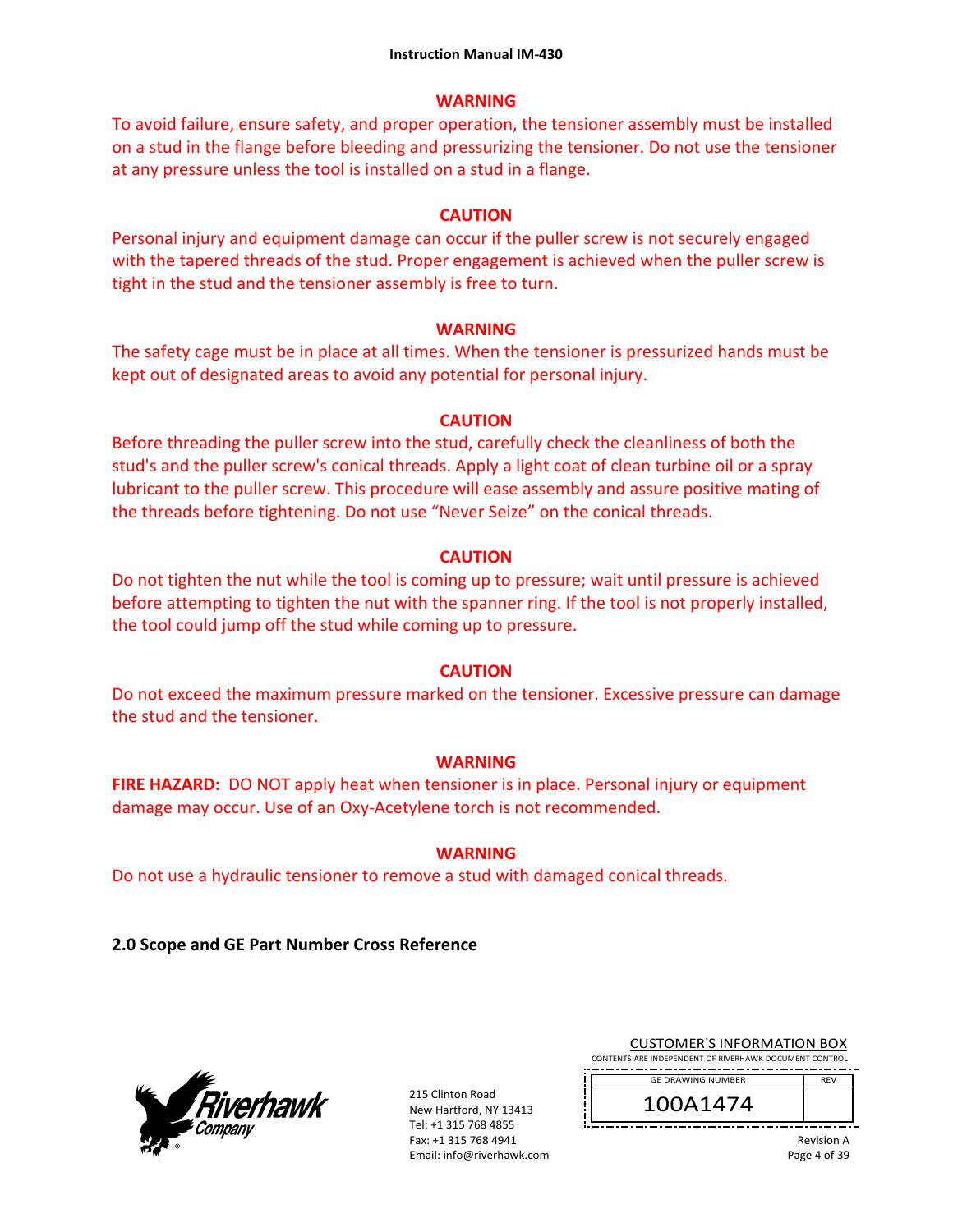This document describes the procedure to be used to install the stud and nut sets supplied by the Riverhawk Company for the flanges at the Gas Turbine/Load Coupling and Load Coupling/Load Gear connections.

The various frame configurations covered in this manual are listed in Sections 2.1 through 2.4 with differences as related to connective hardware defined. Listed also are the pertinent hardware drawings (HF-xxxx). These drawings as well as tooling drawings (HT-xxxx) form part of this manual.

### **2.1 Frame 6F.01 Hot End Drive Gas Turbine to Load Gear**

| GE PART NUMBER  | RIVERHAWK P/N | GE VENDOC P/N |
|-----------------|---------------|---------------|
| GE 125T1537P001 | HF-7814       | 101B0707      |

The hydraulic tools used for installation and removal are Riverhawk HT‐8251.

This hardware drawing depicts the complete stud and nut package for both Gas Turbine to Load Coupling (1‐1/8" size, Qty 24) and Load Coupling to Load Gear (1‐1/8" size, Qty 24).

### **2.2 Frame 6F.01 Hot End Drive Gas Turbine to Flexible Load Coupling**

| GE PART NUMBER  | <b>RIVERHAWK P/N</b> | GE VENDOC P/N |
|-----------------|----------------------|---------------|
| GE 125T1537P002 | HF-8372              | 101B0741      |

The hydraulic tools used for installation and removal are Riverhawk HT‐8251.

This hardware drawing depicts the complete stud and nut package for the Gas Turbine to Load Coupling (1‐1/8" size, Qty 24).

### **2.3 Flexible Load Coupling to Load Gear**

| <b>GE PART NUMBER</b> | RIVERHAWK P/N | GE VENDOC P/N |
|-----------------------|---------------|---------------|
| GE 125T1537P003       | HF-8373       | 101B0742      |

The hydraulic tools used for installation and removal are Riverhawk HT‐8251.

This hardware drawing depicts the complete stud and nut package for the Load Coupling to Load Gear (1‐1/8" size, Qty 24).



| <b>CUSTOMER'S INFORMATION BOX</b><br>CONTENTS ARE INDEPENDENT OF RIVERHAWK DOCUMENT CONTROL |            |
|---------------------------------------------------------------------------------------------|------------|
| <b>GE DRAWING NUMBER</b>                                                                    | <b>RFV</b> |
| 100A1474                                                                                    |            |
|                                                                                             | Dovicion A |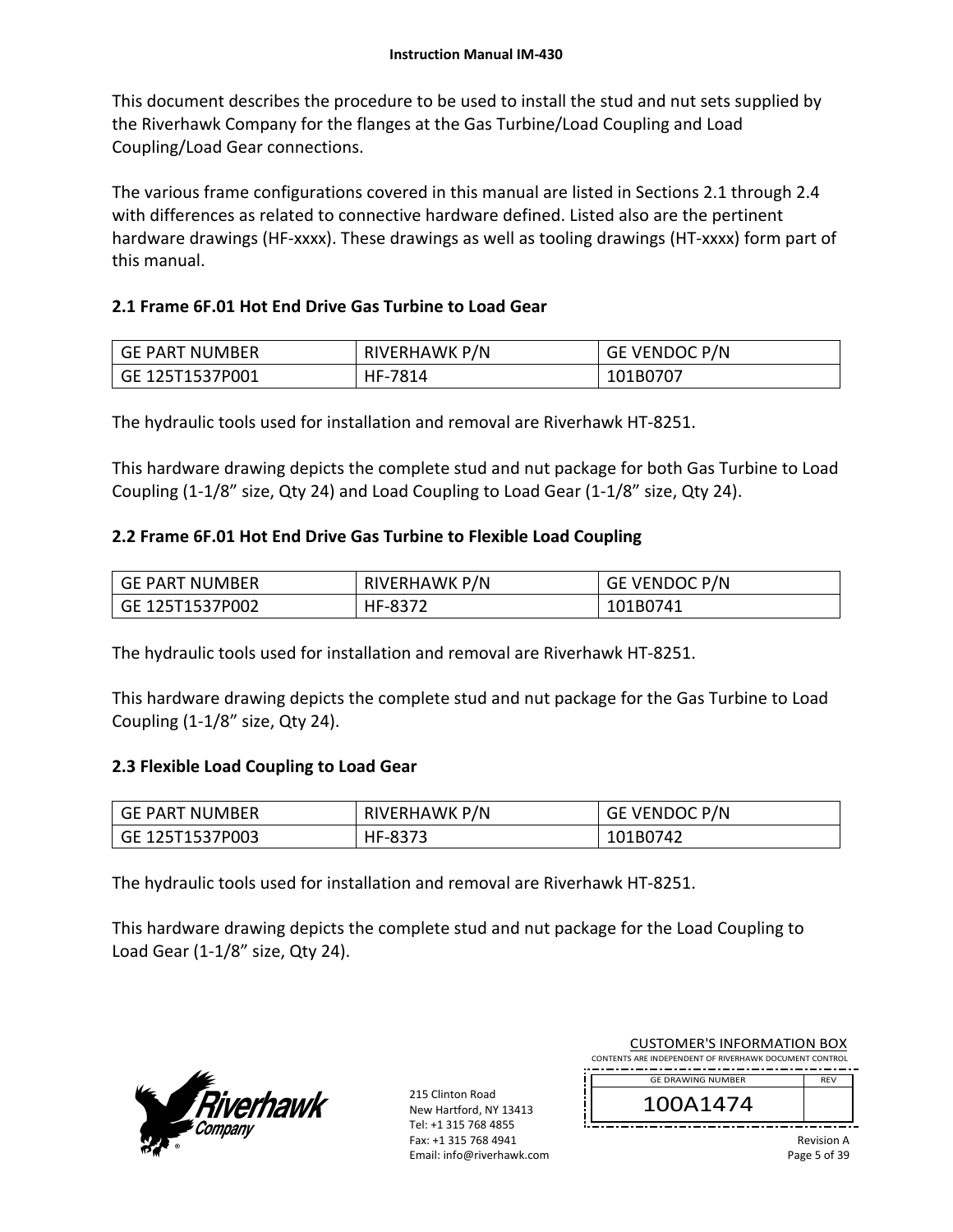### **2.4 Hydraulic Tooling**

| <b>GE PART NUMBER</b> | RIVERHAWK P/N | GE VENDOC P/N |
|-----------------------|---------------|---------------|
| GE 125T1537P004       | HT-8251       | GE 101B0743   |
|                       | AP-0532       | GE 359B2502   |
| GE 125T1537P005       | HT-8251       | GE 101B0743   |
|                       | AP-0532       | GE 359B2502   |
| GE 125T1537P006       | HT-8251       | GE 101B0743   |
|                       | AP-0532       | GE 359B2502   |

### **3.0 Quick Checklist**

The following checklist is intended as a summary of the steps needed to use the Riverhawk‐ supplied equipment. New personnel or those experienced personnel who have not used the Riverhawk equipment recently are encouraged to read the entire manual.

### **EQUIPMENT INSPECTION**

- $\Box$  Check oil level in hydraulic pump.
- $\Box$  Check air pressure at 80psi [5.5 bar] minimum. (For air-driven pumps)
- $\Box$  Check hydraulic hose for damage.



 $\Box$  Inspect tensioner for any damage.

### **NUT AND STUD PREPARATION**

- $\Box$  Inspect studs and nuts for any damage.
- $\Box$  Clean the studs and nuts.
- □ Measure stud lengths. (VERY IMPORTANT)



215 Clinton Road New Hartford, NY 13413 Tel: +1 315 768 4855 Fax: +1 315 768 4941 Email: info@riverhawk.com

| CONTENTS ARE INDEPENDENT OF RIVERHAWK DOCUMENT CONTROL |            |
|--------------------------------------------------------|------------|
| <b>GE DRAWING NUMBER</b>                               | <b>RFV</b> |
|                                                        |            |
| 100A1474                                               |            |

CUSTOMER'S INFORMATION BOX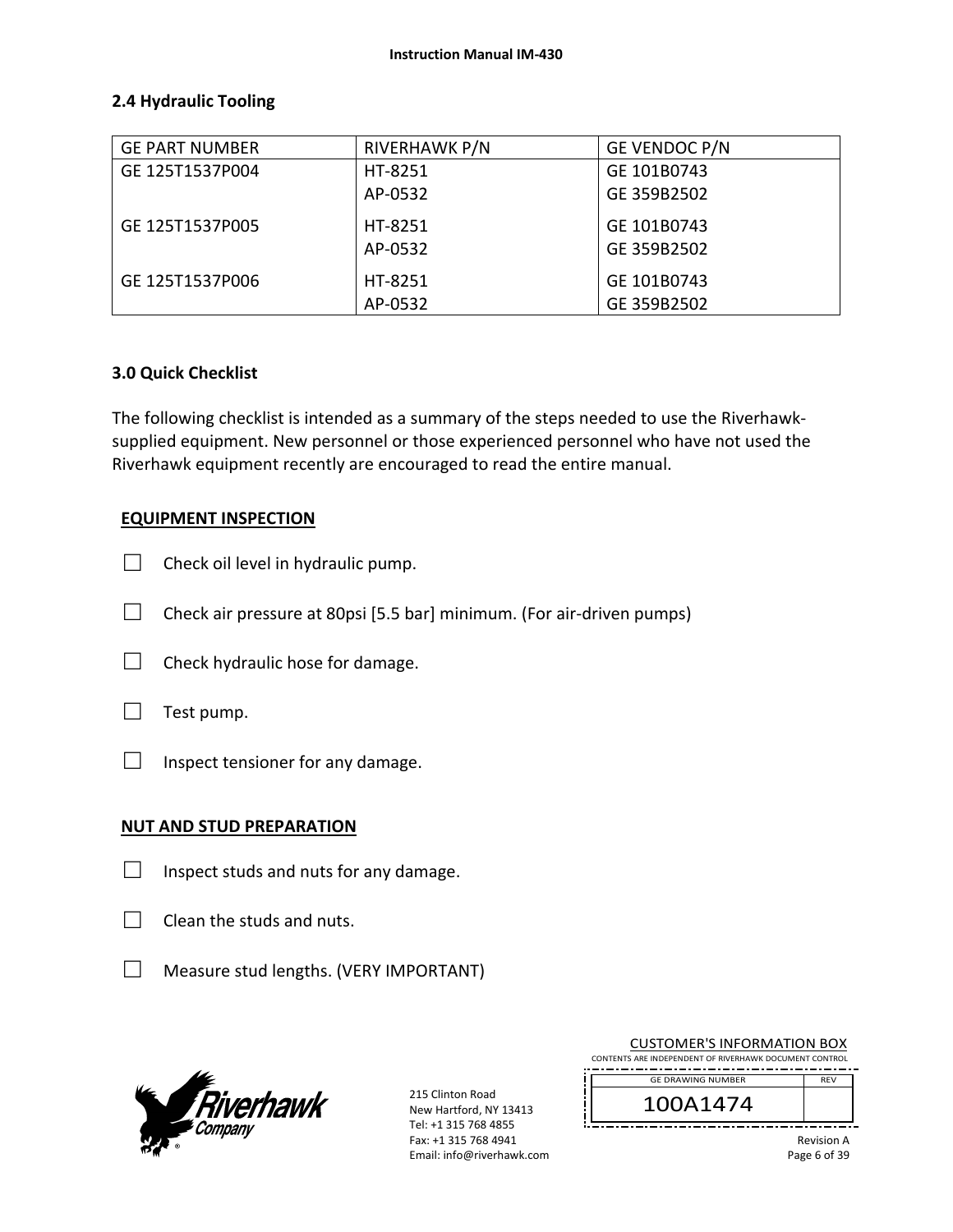- $\Box$  Loosely place studs and nuts into the flange. The studs are not centered in the flange.
- $\Box$  Set stick-out dimension on the coupling side of the flange.
- $\Box$  Hand tighten nuts on gas turbine or load gear side of flange.
- □ Verify stick‐out measurement **(VERY IMPORTANT)**

### **TENSIONING (Bolt Installation)**

- $\Box$  Check tensioner drawing for correct parts and part numbers.
- □ Apply a light coat of clean turbine oil or spray lubricant to the puller screw. **DO NOT USE "NEVER SEIZE" ON THE CONICAL THREADS.**
- $\Box$  Install the spanner ring onto the nut.
- $\Box$  Thread the puller screw into the stud.
- $\Box$  Insert an Allen wrench into the back side of the stud.
- □ Insert another Allen wrench into the puller screw. While holding the stud still, tighten the puller screw until hand tight and then loosen the puller screw 1/2 of a turn.
- □ Retighten the puller screw until slightly hand tight. **DO NOT BACK OFF PULLER SCREW.**
- $\Box$  Slide the foot over the puller stud and orientate the foot into position.
- □ Thread the tensioner onto puller screw until it stops. There should be a 1/16" to 3/16" gap between the foot and tensioner.
- □ Install the retaining screws into the adjacent studs on either side of the stud to be tensioned.
- □ Place the guard over the tensioner and position the guard's pocketed slots into the retaining screws.
- □ Tighten the guard's knurled interlock fitting by hand until it presses firmly against tensioner (no gap).



215 Clinton Road New Hartford, NY 13413 Tel: +1 315 768 4855 Fax: +1 315 768 4941 Email: info@riverhawk.com

| 100A1474                                               |            |  |
|--------------------------------------------------------|------------|--|
| <b>GE DRAWING NUMBER</b>                               | <b>RFV</b> |  |
| CONTENTS ARE INDEPENDENT OF RIVERHAWK DOCUMENT CONTROL |            |  |
| COSTOMEN STRI ONMATION DOA                             |            |  |

CUSTOMER'S INFORMATION BOX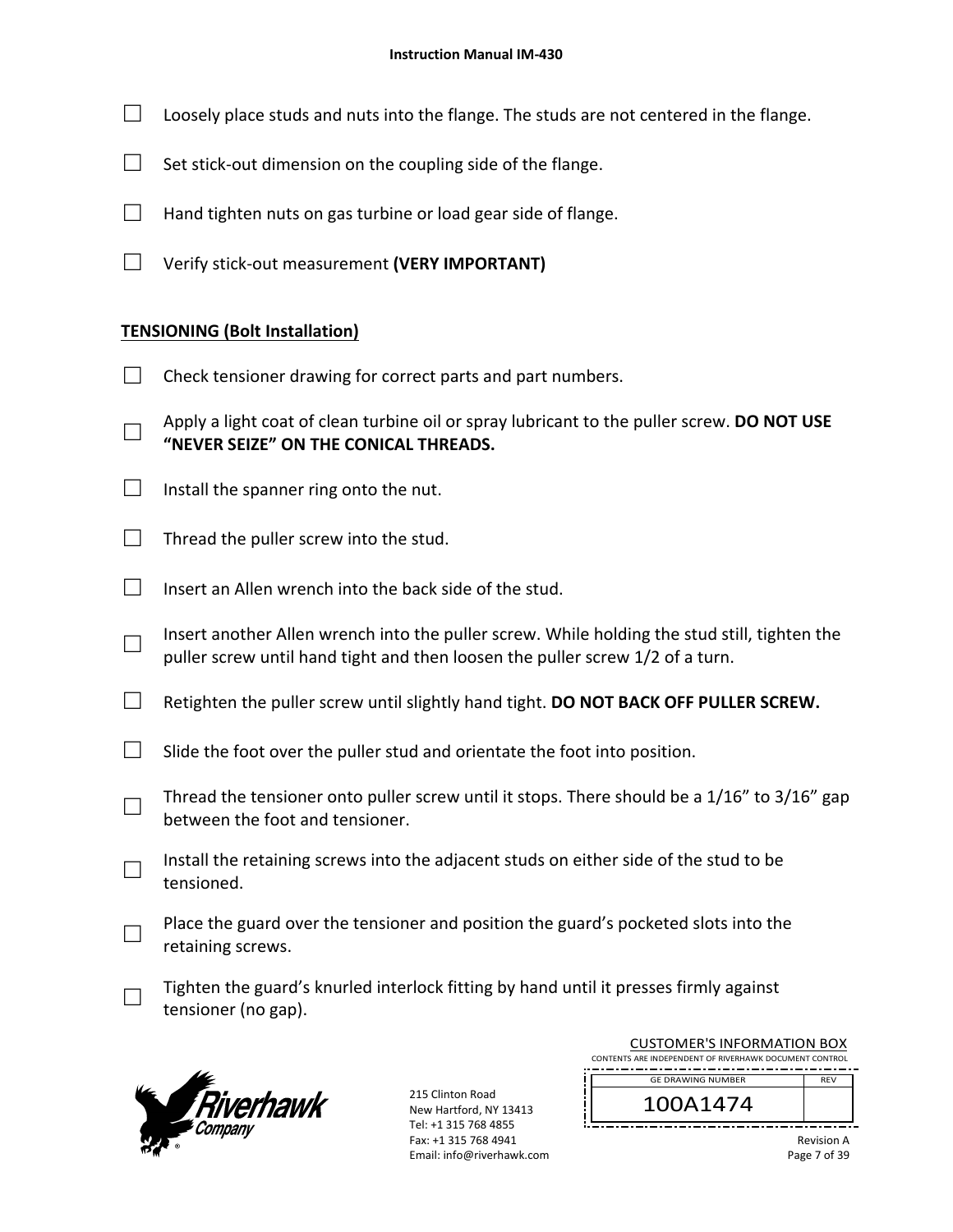| The retaining screws must be inside the guard's pocketed slots.                                                                                                              |
|------------------------------------------------------------------------------------------------------------------------------------------------------------------------------|
| Push the center of the interlock fitting towards the tensioner while pulling back on the<br>fitting's pull tabs until it locks onto the tensioner and release the pull tabs. |
| Install the backside guard to cover the stud to be tensioned.                                                                                                                |
| Connect the hydraulic pump to the tensioner and tension to 50%. Consult manual for<br>correct pressure.                                                                      |
| Use the pin wrench to turn the spanner ring to firmly tighten nut with 10 ft·lbs [13.5 N·m]<br>of torque.                                                                    |
| Release pressure and allow the tensioner to fully retract.                                                                                                                   |
| Disconnect the hose and release the interlock fitting by pushing the center of the interlock<br>fitting towards the tensioner while pulling back on the fitting's pull tabs. |
| Remove the backside guard.                                                                                                                                                   |
| Loosen the knurled interlock fitting and remove the guard.                                                                                                                   |
| Unscrew the tensioner from the puller screw.                                                                                                                                 |
| Remove the retaining screws, foot, the puller screw, and the spanner ring.                                                                                                   |
| Move to the next stud in the pattern and repeat the previous steps. Tension all studs to<br>50% before proceeding to final pressure.                                         |
| Repeat above steps at final pressure.                                                                                                                                        |
| Measure final stud length and record on stretch datasheets. Calculate and verify the final<br>stretch according to the table in section 9.3.                                 |
| Torque the nuts' set screws to lock the nut in place.                                                                                                                        |
|                                                                                                                                                                              |

# **DETENSIONING (Stud Removal)**

 $\Box$  Check tensioner drawing for correct parts and part numbers.



| <b>CUSTOMER'S INFORMATION BOX</b><br>CONTENTS ARE INDEPENDENT OF RIVERHAWK DOCUMENT CONTROL |                   |  |
|---------------------------------------------------------------------------------------------|-------------------|--|
| <b>GE DRAWING NUMBER</b>                                                                    | <b>RFV</b>        |  |
| 100A1474                                                                                    |                   |  |
|                                                                                             | <b>Dovicion</b> A |  |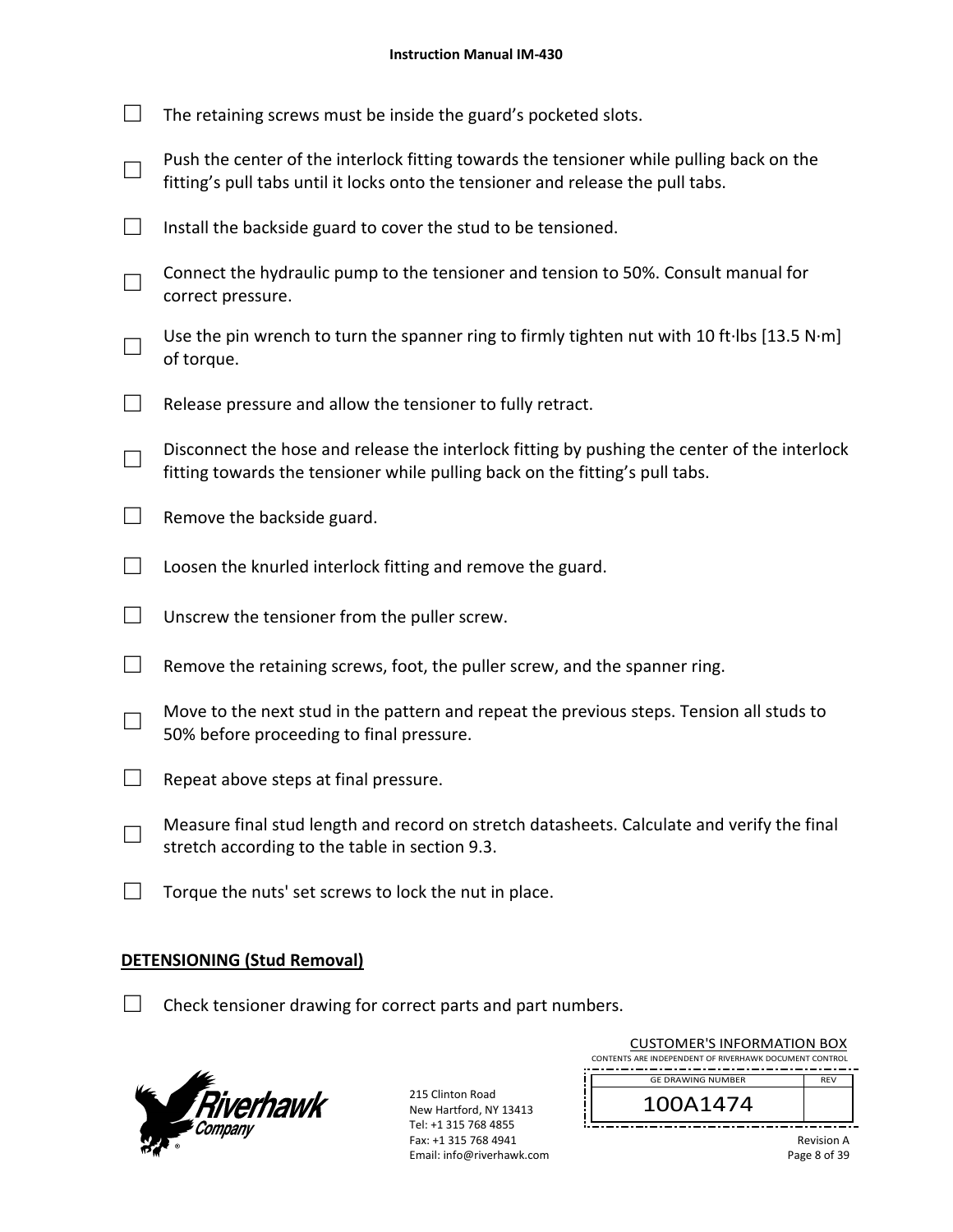$\Box$  Loosen nuts' set screws to unlock the nut.

□ from the threads! See instruction manual IM-220. **Do not try to use the tensioner to** Inspect and clean studs' conical threads. **Do not continue until ALL debris is removed remove a damaged stud!** 

- □ Apply a light coat of clean turbine oil or spray lubricant to the puller screw. **DO NOT USE "NEVER SEIZE" ON THE CONICAL THREADS.**
- $\Box$  Install the spanner ring onto the nut.
- $\Box$  Thread the puller screw into the stud.
- $\Box$  Insert an Allen wrench into the back side of the stud.
- □ Insert another Allen wrench into the puller screw. While holding the stud still, tighten the puller screw until hand tight and then loosen the puller screw 1/2 of a turn.
- □ Retighten the puller screw until slightly hand tight. **DO NOT BACK OFF PULLER SCREW.**
- $\Box$  Slide the foot over the puller stud and orientate the foot into position.
- □ Thread the tensioner onto puller screw until it stops. There should be a 1/16" to 3/16" gap between the foot and tensioner.
- □ Install the retaining screws into the adjacent studs on either side of the stud to be tensioned.
- □ Place the guard over the tensioner and position the guard's pocketed slots into the retaining screws.
- □ Tighten the guard's knurled interlock fitting by hand until it presses firmly against tensioner (no gap).
- $\Box$  The retaining screws must be inside the guard's pocketed slots.
- □ Push the center of the interlock fitting towards the tensioner while pulling back on the fitting's pull tabs until it locks onto the tensioner and release the pull tabs.
- $\Box$  Install the backside guard to cover the stud to be tensioned.



215 Clinton Road New Hartford, NY 13413 Tel: +1 315 768 4855 Fax: +1 315 768 4941 Email: info@riverhawk.com

| CONTENTS ARE INDEPENDENT OF RIVERHAWK DOCUMENT CONTROL<br><b>GE DRAWING NUMBER</b><br><b>RFV</b><br>100A1474 | CUSTUIVIEN 3 INFUNIVIATIUIN BUA |  |  |  |
|--------------------------------------------------------------------------------------------------------------|---------------------------------|--|--|--|
|                                                                                                              |                                 |  |  |  |
|                                                                                                              |                                 |  |  |  |
|                                                                                                              |                                 |  |  |  |
|                                                                                                              |                                 |  |  |  |

CUSTOMER'S INFORMATION BOY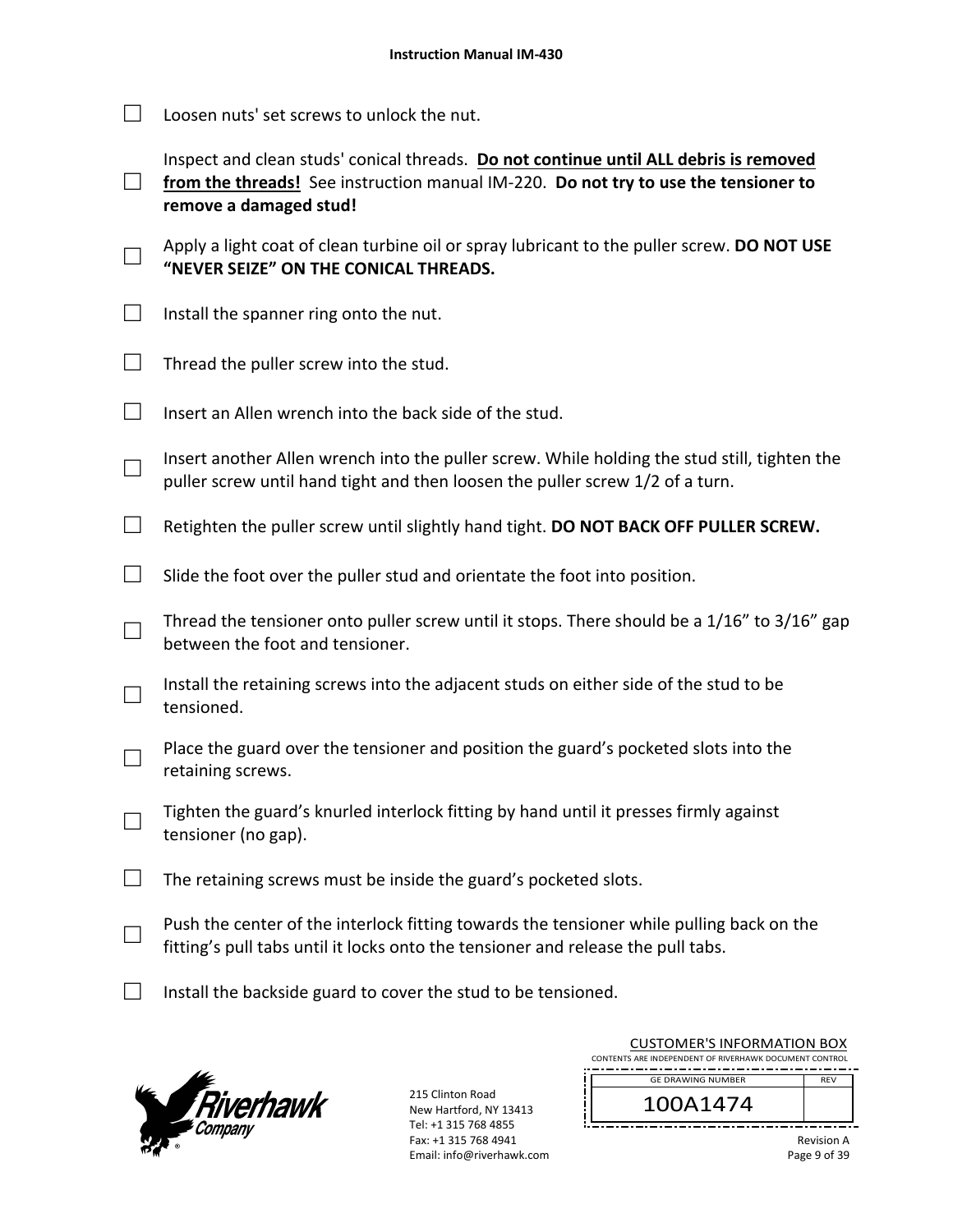| Connect the hydraulic pump to the tensioner and tension to final pressure. Consult<br>manual for correct pressure according to the table in section 11.2.                         |
|-----------------------------------------------------------------------------------------------------------------------------------------------------------------------------------|
| Loosen nut with the spanner ring and pin wrench.                                                                                                                                  |
| Release pressure and allow the tensioner to fully retract.                                                                                                                        |
| Disconnect the hose and release the interlock fitting by pushing the center of the interlock<br>fitting towards the tensioner while pulling back on the fitting's pull tabs.      |
| Remove the backside guard.                                                                                                                                                        |
| Loosen the knurled interlock fitting and remove the guard.                                                                                                                        |
| Unscrew the tensioner from the puller screw.                                                                                                                                      |
| Remove the retaining screws, foot, puller screw, and spanner ring. It may be necessary to<br>insert an Allen wrench into the backside of the stud to stop the stud from rotating. |
| Move to the next stud in the pattern.                                                                                                                                             |

### **4.0 General Preparations**

Read and understand all instructions before installing and tensioning studs.

Operators should be trained or have previous experience using Riverhawk tensioning equipment. Training will minimize the chance of improper use of the equipment.

The hydraulic tooling including the hydraulic hoses should be inspected prior to use. Inspection guidelines are listed in the following sub‐sections.

This equipment produces very high hydraulic pressures and very high forces. Operators must exercise caution and wear the appropriate personal protective equipment when handling and operating the hydraulic tooling.

High-pressure oil from the hydraulic pump pressurizes the tensioner which generates a very large force that actually stretches the stud. As the stud is stretched the nut lifts off the flange. The nut is then turned by hand using the supplied spanner ring. Once the nut is tight against the



| <b>CUSTOMER'S INFORMATION BOX</b><br>CONTENTS ARE INDEPENDENT OF RIVERHAWK DOCUMENT CONTROL |                          |            |  |
|---------------------------------------------------------------------------------------------|--------------------------|------------|--|
|                                                                                             | <b>GE DRAWING NUMBER</b> | <b>RFV</b> |  |
|                                                                                             | 100A1474                 |            |  |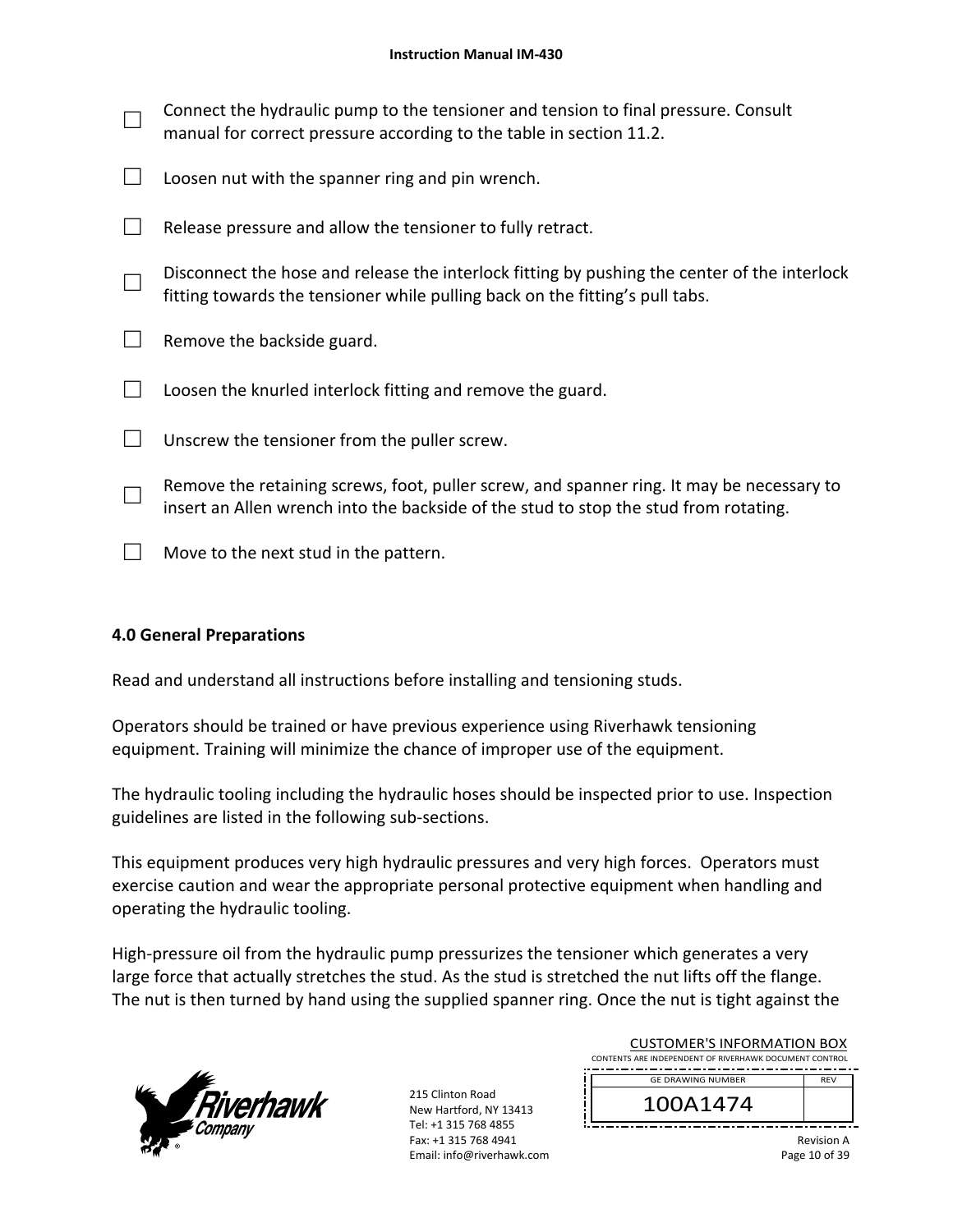flange, the pressure in the tensioner is released. The hardware is now clamping the flange together.

# **4.1 Machine Preparation**

The flange to be tensioned must be fully closed prior to positioning the studs in the flanges. There must be provisions for turning the shafts of the gas turbine, load coupling, and load gear. Also, it will be advantageous to remove as many obstructions as possible from the flange area, such as speed probes and conduit.

### **4.2 Hardware – Balance**

The studs are supplied in a component balanced set for the entire flange. A stud can be exchanged with another stud in its set without affected the overall balance of the equipment. Do not exchange a stud from one set with another stud from a different set for another turbine. When shipped from Riverhawk, the studs are not assigned to any specific hole in the bolted flange; this is optional and can be done at the installation site. The set size is determined by the relevant GE order drawing (see section 2.0).

The nuts are supplied in component balanced sets for the entire flange. A nut can be exchanged with another nut in its set without affected the overall balance of the equipment. Do not exchange a nut from one set with another nut from a different set for another turbine. When shipped from Riverhawk, the nuts are not assigned to any specific hole in the bolted flange; this is optional and can be done at the installation site. The set size is determined by the relevant GE order drawing (see section 2.0).

A weight balance certification is supplied with each order. Store this certification in an appropriate location as it will be needed for the acquisition of replacement equipment.

# **4.3 Tensioner – Care and Handling**

When not in use, the tensioner shall be maintained in a clean environment and all caps and plugs for hydraulic openings and fittings must be in place.

Use ISO 32 grade oil.

When in use, the tensioner shall be protected from sand and grit.

See section 12 for long term storage requirements.



215 Clinton Road New Hartford, NY 13413 Tel: +1 315 768 4855 Fax: +1 315 768 4941 Email: info@riverhawk.com

| COSTOINIEINS INTOINIATION DOM                          |            |  |  |
|--------------------------------------------------------|------------|--|--|
| CONTENTS ARE INDEPENDENT OF RIVERHAWK DOCUMENT CONTROL |            |  |  |
|                                                        |            |  |  |
| <b>GE DRAWING NUMBER</b>                               | <b>RFV</b> |  |  |
|                                                        |            |  |  |
| 100A1474                                               |            |  |  |
|                                                        |            |  |  |
|                                                        |            |  |  |
|                                                        |            |  |  |

CUSTOMER'S INFORMATION BOX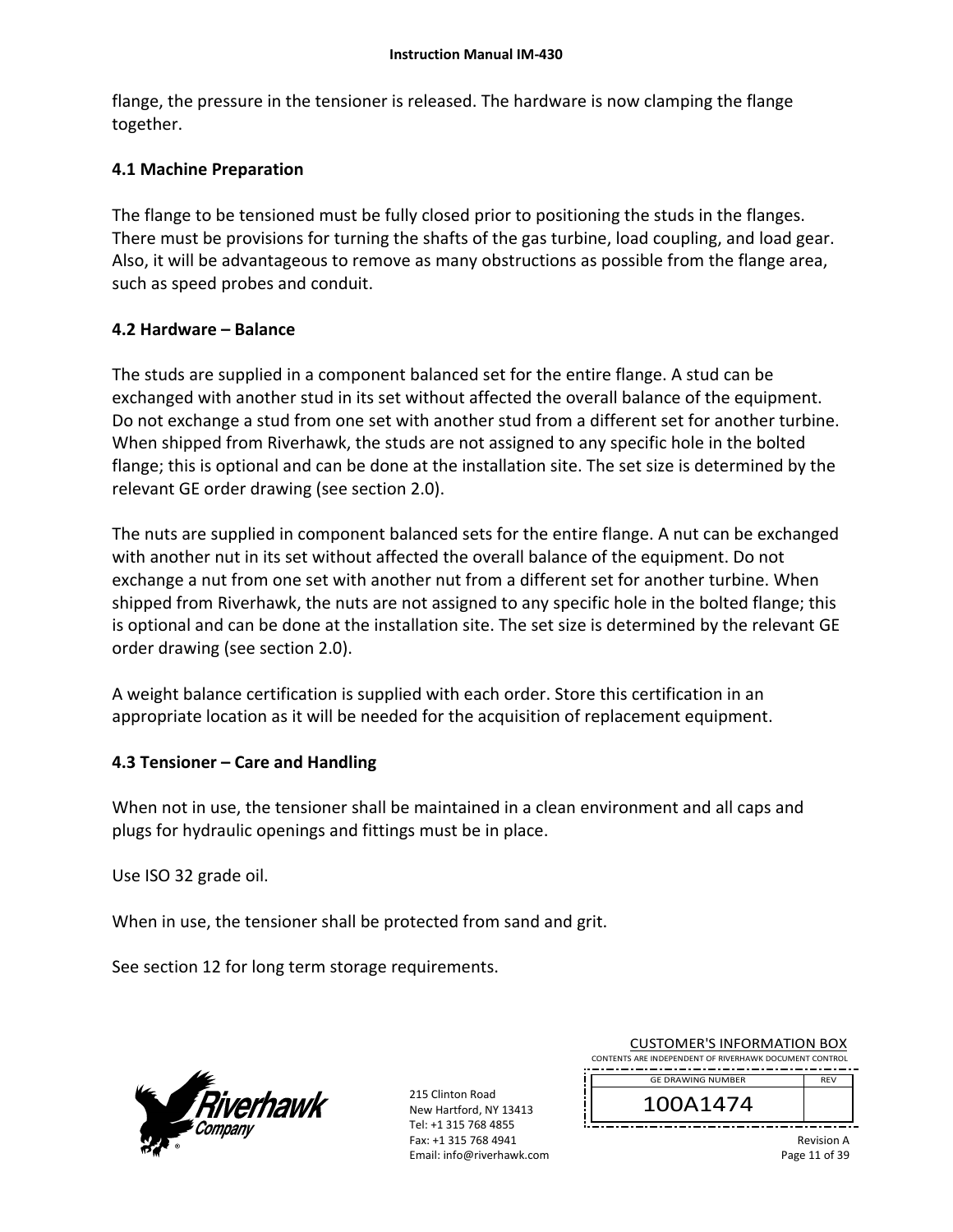### **4.4 Hand Tools**

Several hand wrenches and micrometers may be required to perform installation and measurement of the studs:

| 5/8" Wrench                           | 1' to 2' (30cm-60cm) Breaker Bar                                              |
|---------------------------------------|-------------------------------------------------------------------------------|
| 22mm Wrench                           | 3' to 4' (90cm-120cm) Breaker Bar                                             |
| A set of Allen Wrenches (inch series) | 5" to 6" (125mm-150mm) Micrometer                                             |
| 4.5 Special Tools                     |                                                                               |
| <b>Hydraulic Tensioner Kit:</b>       | HT-8251 Hydraulic Tensioner, 1-1/8"<br>(reference GE VENDOC 101B0743)         |
| Hydraulic Pump Kit:                   | AP-0532 Air-Operated Hydraulic Pump<br>(reference GE VENDOC 359B2502)         |
|                                       | MP-0130 Manual Hand-Operated Hydraulic Pump<br>(reference GE VENDOC 359B2506) |
| <b>Stud Cleaning Kit:</b>             | GT-4354 Stud Cleaning Kit<br>(recommended)<br>(reference GE VENDOC 373A4027)  |

### **CAUTION**

**Riverhawk recommends that the tensioners be returned to Riverhawk for periodic inspections. Replacement of obsolete tensioners is recommended. Functional upgrades are also recommended. The Riverhawk Service Returns Coordinator should be notified 3‐6 months prior to a planned outage to schedule an inspection service.** 

**5.0 Hardware Set Preparations**



215 Clinton Road New Hartford, NY 13413 Tel: +1 315 768 4855 Fax: +1 315 768 4941 Email: info@riverhawk.com

| <b>CUSTOMER'S INFORMATION BOX</b>                         |
|-----------------------------------------------------------|
| <b>UTC ARE INDERENDENT OF BIVERHAMIK DOCUMENT CONTROL</b> |

CONTENTS A REV GE DRAWING NUMBER

100A1474

Revision A Page 12 of 39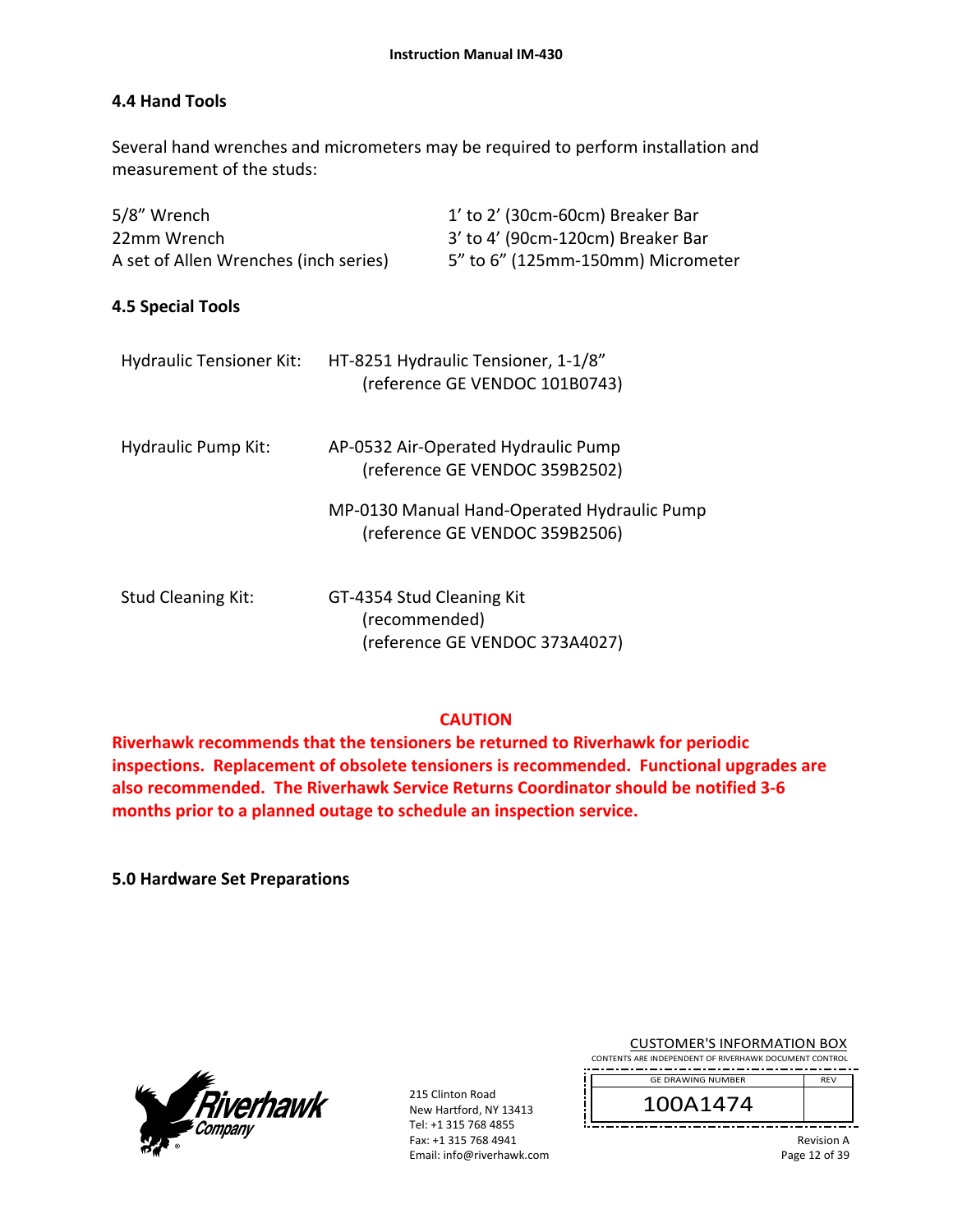#### **5.1 Nut Preparation**



**Picture 5A** ‐ Riverhawk Locknut

If there is any visible damage on a nut, do not use the nut and contact the Riverhawk Company for a replacement nut. Please be prepared to supply the turbine number, weight certification, and digital photographs for evaluation.

### **5.1.1 Nut Cleaning ‐ New Installations**

For new installations, the nuts should come sealed from the factory and will need no cleaning.

Before threading the nut onto the stud, the set screws should be loose and free to turn.

### **5.1.2 Nut Cleaning ‐ Old Installations**

Previously installed nuts require cleaning as follows: Wire brush using a petroleum‐based solvent to remove any foreign material on the external surfaces and threads.

Before threading the nut onto the stud, the set screws should be loose and free to turn.

### **5.2 Stud Preparation**

Check the stud for any visible damage. If there is any visible damage, do not use the stud and contact the Riverhawk Company for a replacement stud. Please be prepared to supply the turbine number, weight certification, and digital photographs for evaluation.



215 Clinton Road New Hartford, NY 13413 Tel: +1 315 768 4855 Fax: +1 315 768 4941 Email: info@riverhawk.com

| 100A1474                                               |            |  |  |  |
|--------------------------------------------------------|------------|--|--|--|
| <b>GE DRAWING NUMBER</b>                               | <b>RFV</b> |  |  |  |
| CONTENTS ARE INDEPENDENT OF RIVERHAWK DOCUMENT CONTROL |            |  |  |  |
| CUSTUIVIEN 3 INFUNIVIATIUIN BUA                        |            |  |  |  |

CUSTOMER'S INFORMATION BOY

Revision A Page 13 of 39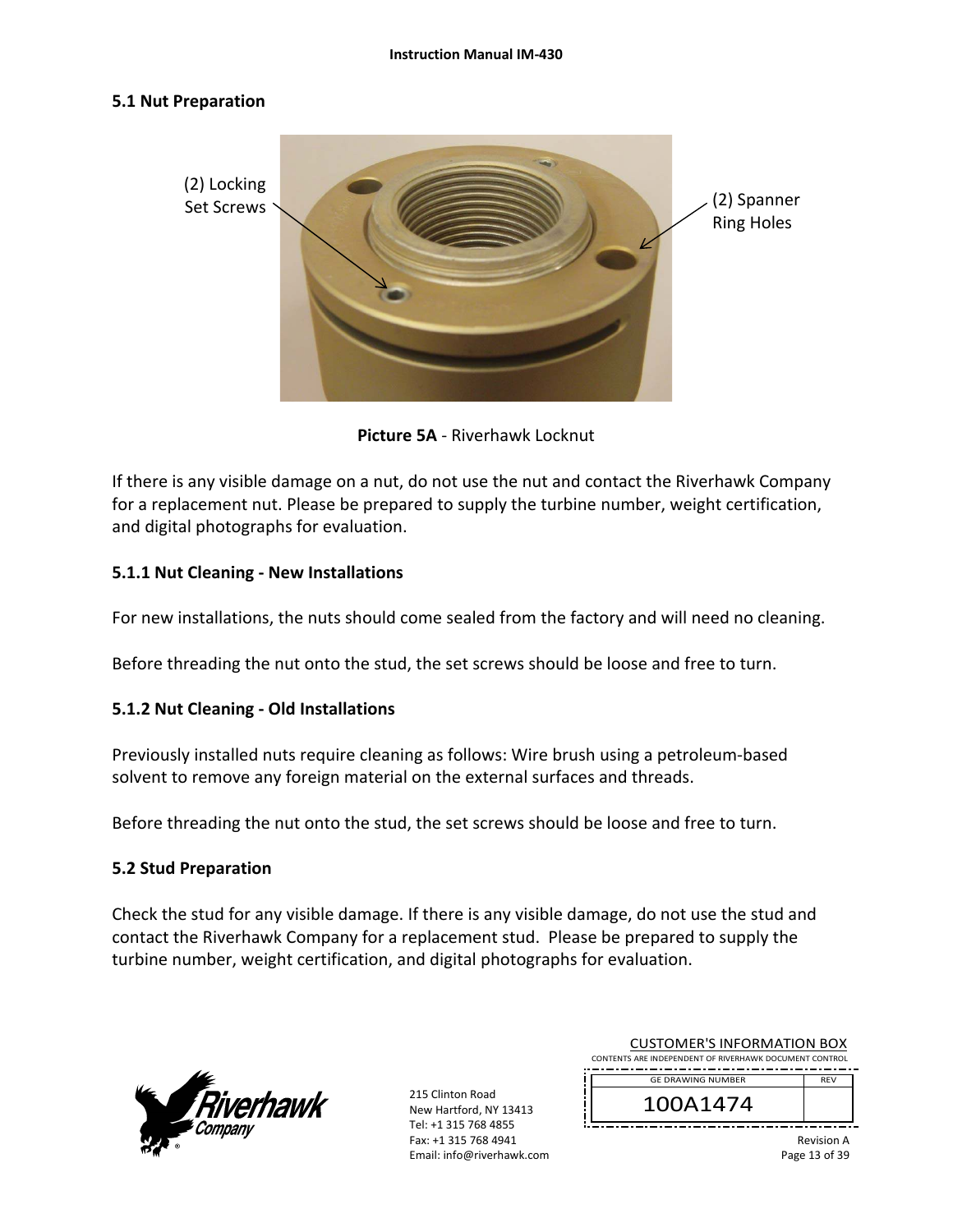# **CAUTION**

# **It is especially important to check the condition of the conical thread used to tension the stud. Thread damage from previous abuse can lead to failure of the stud or tensioning equipment.**

The conical threads of each stud must be clean of grit and dirt before installation or removal. This ensures the proper seating of the puller screw.

### **5.2.1 Stud Cleaning ‐ New Installations**

For new installations, the studs should come sealed from the factory and will need no cleaning.

### **5.2.2 Stud Cleaning ‐ Old Installations**

Previously installed studs may require cleaning. Clean conical threads should have a bright and shiny appearance.

If cleaning is required, follow these steps:

- 1. Blow out the threads with compressed air to remove loose debris and dry conical threads. Do not apply a solvent or other cleaning solution to the threads as this may chemically attack the stud.
- 2. Use Stud Cleaning Kit, GT‐4354 or a similar 1/2" diameter Brass power brush.



**Picture 5B ‐** Brass Power Brush

- 3. Insert the brush into an electric drill and set drill to run in a counterclockwise direction at high speed.
- 4. Work the drill in a circular motion while moving the brush in and out to clean all of the threads. Try not to hold the brush in one place too long, so as not to remove the stud's protective coating.
- 5. Blow out the threads with compressed air to remove loosened debris.
- 6. Visually inspect threads for cleanliness. Threads should be bright and shiny.



215 Clinton Road New Hartford, NY 13413 Tel: +1 315 768 4855 Fax: +1 315 768 4941 Email: info@riverhawk.com

| COSTOIVIER 3 INTORIVIATION DOA<br>CONTENTS ARE INDEPENDENT OF RIVERHAWK DOCUMENT CONTROL |            |
|------------------------------------------------------------------------------------------|------------|
| <b>GE DRAWING NUMBER</b>                                                                 | <b>RFV</b> |
| 100A1474                                                                                 |            |
|                                                                                          | $D = 1$    |

CUSTOMER'S INFORMATION BOY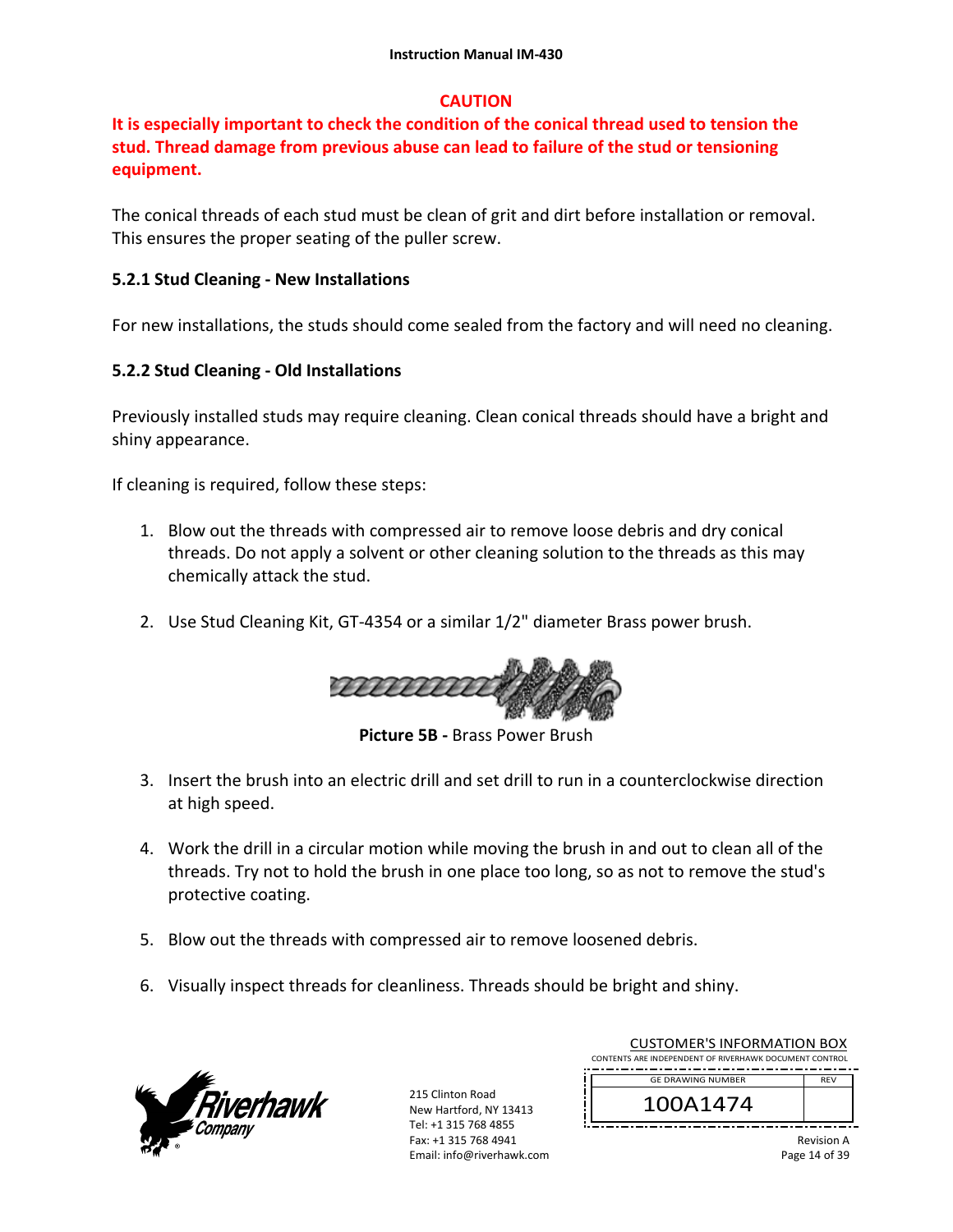- 7. Repeat if any dirt can be seen in the threads.
- 8. Inspect threads for any damage that may have been caused by previous installation.
- 9. Do **not** apply "Never Seize" to the stud's threads.
- 10. Finish the cleaning process by rinsing in a volatile solvent such as acetone and allow the stud to dry.

### **5.3 Stud Length Measurement**

Measure and record the initial lengths of the studs. The following suggestions will improve your results.

- **Plan to start and finish any flange in the same day.**
- **Studs and flange must be at the same temperature.**
- **Number each stud with a marker for later stretch measurement tracking.**
- **Mark the location of measurement on stud end with a permanent marker.**
- **Measure each stud to nearest 0.001 inch (.01 mm).**
- **Record each measurement on the supplied record sheets at the end of this manual.**
- **Do not allow the measuring instruments to sit in the sun.**
- **The same person should make all measurements.**

### **6.0 Stud and Nut Assembly**

Refer to the hardware assembly drawing (HF‐xxxx) listed in Section 2.0 of the manual.

- 1. Lubricate the stud's threads with clean turbine oil or spray lubricant.
- 2. Lubricate the nut's threads and nut face with clean turbine oil or spray lubricant.
- 3. Assemble the cylindrical nut to the internal, conical thread end of the stud.
- 4. Slide the stud and cylindrical nut assembly into the flange as shown in Figures 6A and 6B.



215 Clinton Road New Hartford, NY 13413 Tel: +1 315 768 4855 Fax: +1 315 768 4941 Email: info@riverhawk.com

| CONTENTS ARE INDEPENDENT OF RIVERHAWK DOCUMENT CONTROL |            |
|--------------------------------------------------------|------------|
| <b>GE DRAWING NUMBER</b>                               | <b>RFV</b> |
| 100A1474                                               |            |
|                                                        | .          |

CUSTOMER'S INFORMATION BOX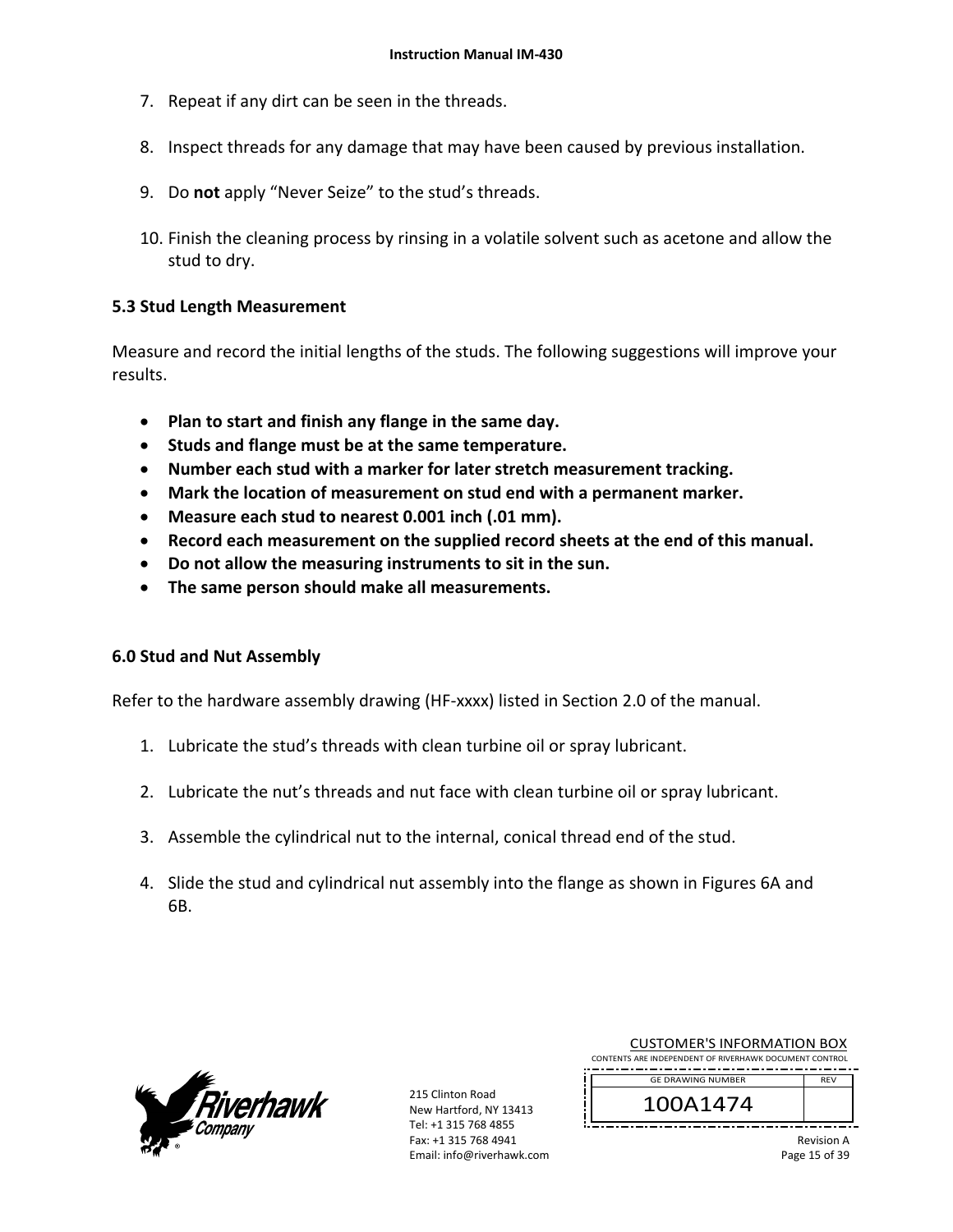







- 5. Install the other nut on the backside.
- 6. Adjust the nut/stud assembly so that the stud protrudes (or sticks out) from the face of the cylindrical nut the distance specified on the hardware drawing (HF‐xxxx). **SETTING**



| <b>CUSTOMER'S INFORMATION BOX</b><br>CONTENTS ARE INDEPENDENT OF RIVERHAWK DOCUMENT CONTROL |                   |
|---------------------------------------------------------------------------------------------|-------------------|
| <b>GE DRAWING NUMBER</b>                                                                    | <b>RFV</b>        |
| 100A1474                                                                                    |                   |
|                                                                                             | <b>Dovision A</b> |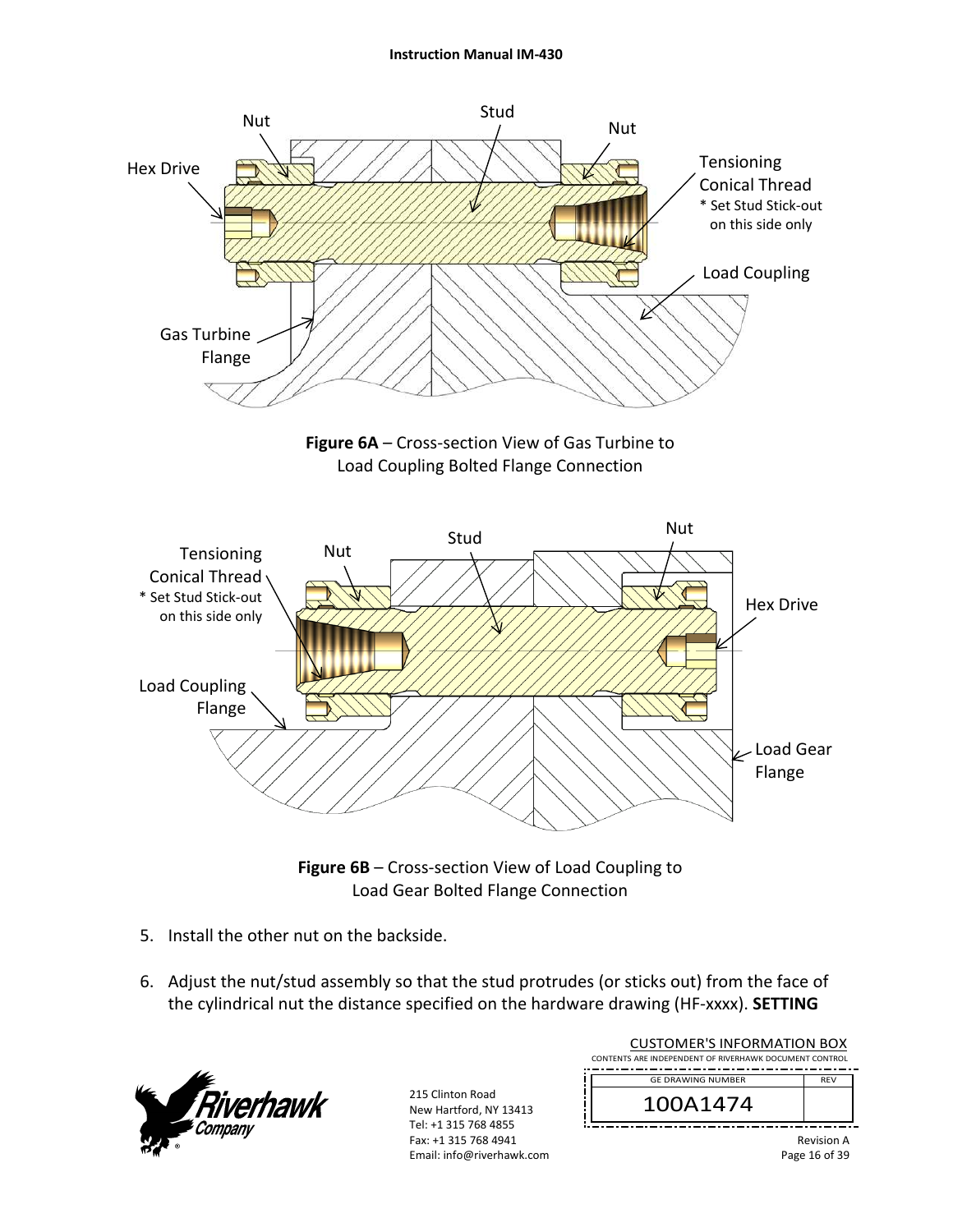### **THIS PROTRUSION OF STUD TO NUT IS CRITICAL FOR PROPER TENSIONER OPERATION.**

A metal stick‐out gage is provided with the tensioner to assist the operator in setting the protrusion dimension.



**Picture 6C** – Use of Stick‐Out Gage on the Gas Turbine side of the Flange Joint



**Picture 6D** – Use of Drop Gage to measure stick‐out



**Picture 6E** – Use of Calipers to measure stick‐out

- 7. Hand tighten the assembly to a snug fit.
- 8. Recheck the stud stick-out length. If the stick-out length does not match the hardware drawing, adjust the nuts as necessary.

# **7.0 Hydraulic Tensioner Equipment Assembly**

**7.1 Hydraulic Equipment Inspection** 



215 Clinton Road New Hartford, NY 13413 Tel: +1 315 768 4855 Fax: +1 315 768 4941 Email: info@riverhawk.com

| <b>CUSTOMER'S INFORMATION BOX</b>                      |
|--------------------------------------------------------|
| CONTENTS ARE INDEPENDENT OF RIVERHAWK DOCUMENT CONTROL |
|                                                        |



Revision A Page 17 of 39

REV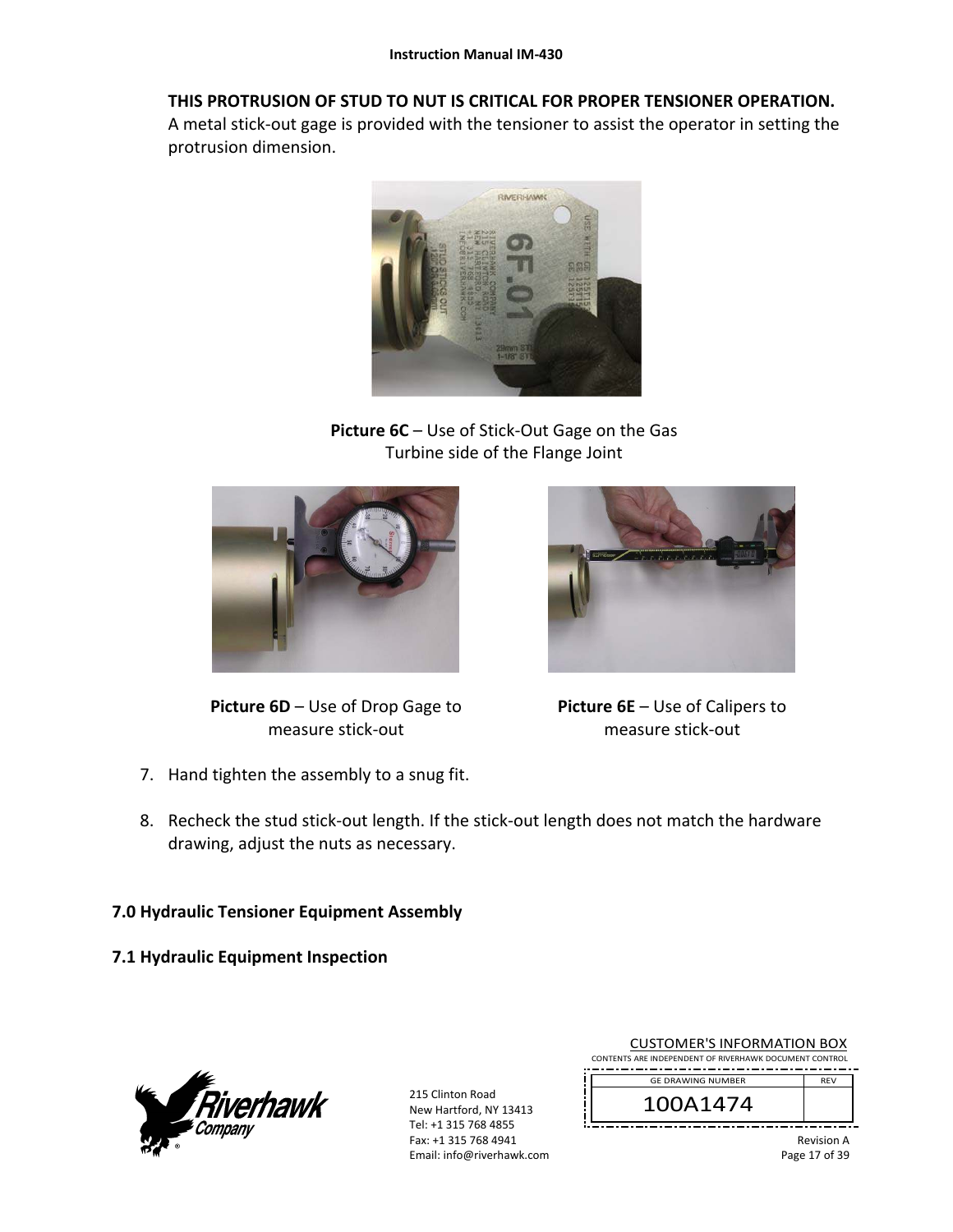#### **7.1.1 Hydraulic Tensioner Inspection**

#### **CAUTION**

**Riverhawk recommends that the tensioner be returned to Riverhawk for periodic inspections. Replacement of obsolete tensioners is recommended. Functional upgrades are also recommended. Riverhawk should be notified 3‐6 months prior to a planned outage to schedule an inspection service.** 

Do **not** bleed the air from the hydraulic lines and tensioner at this time. See section 8 for bleeding instructions on when to bleed the air from the hydraulic lines.

#### **WARNING**

**To avoid failure, ensure safety, and proper operation, the tensioner assembly must be installed on a stud in the flange before bleeding and pressurizing the tensioner. Do not use the tensioner at any pressure unless the tool is installed on a stud in a flange.** 

Clean puller screw and check for any debris and dents.

Inspect the tensioner guard for any signs of damage including cracked welds. Any guards modified in the field should be replaced. Bent guards should be replaced. Also, be sure the rubber pad is in place on the guard, if missing, replace.

Inspect the outside of the tensioner for discoloration patterns that may indicate submersion and internal damage.

Perform an inventory of the loose equipment supplied with the tensioner. An inventory list is provided on the tensioner's technical drawing (Riverhawk HT‐xxxx listed in section 2.0 and 4.5). Replacement parts are available from Riverhawk.

### **7.1.1.1 Hydraulic Tensioner's Burst Disc Replacement**

The hydraulic tensioner's burst disc is a key element in the overall safe use of the hydraulic tensioner. The burst disc's location is shown on the tensioner's technical drawing (Riverhawk HT‐xxxx listed in section 2.0 and 4.5).

Each tensioner is shipped from our factory with one burst disc already installed in the tensioner and with another spare disc for field replacement. Extra burst discs are available from Riverhawk for replacement purposes.

To replace a damaged burst disc:

1. Remove the hydraulic port's dispersion nut, compression ring, and damaged burst disc.



215 Clinton Road New Hartford, NY 13413 Tel: +1 315 768 4855 Fax: +1 315 768 4941 Email: info@riverhawk.com

| CONTENTS ARE INDEPENDENT OF RIVERHAWK DOCUMENT CONTROL |            |  |  |  |
|--------------------------------------------------------|------------|--|--|--|
| <b>GE DRAWING NUMBER</b>                               | <b>RFV</b> |  |  |  |
| 100A1474                                               |            |  |  |  |

CUSTOMER'S INFORMATION BOX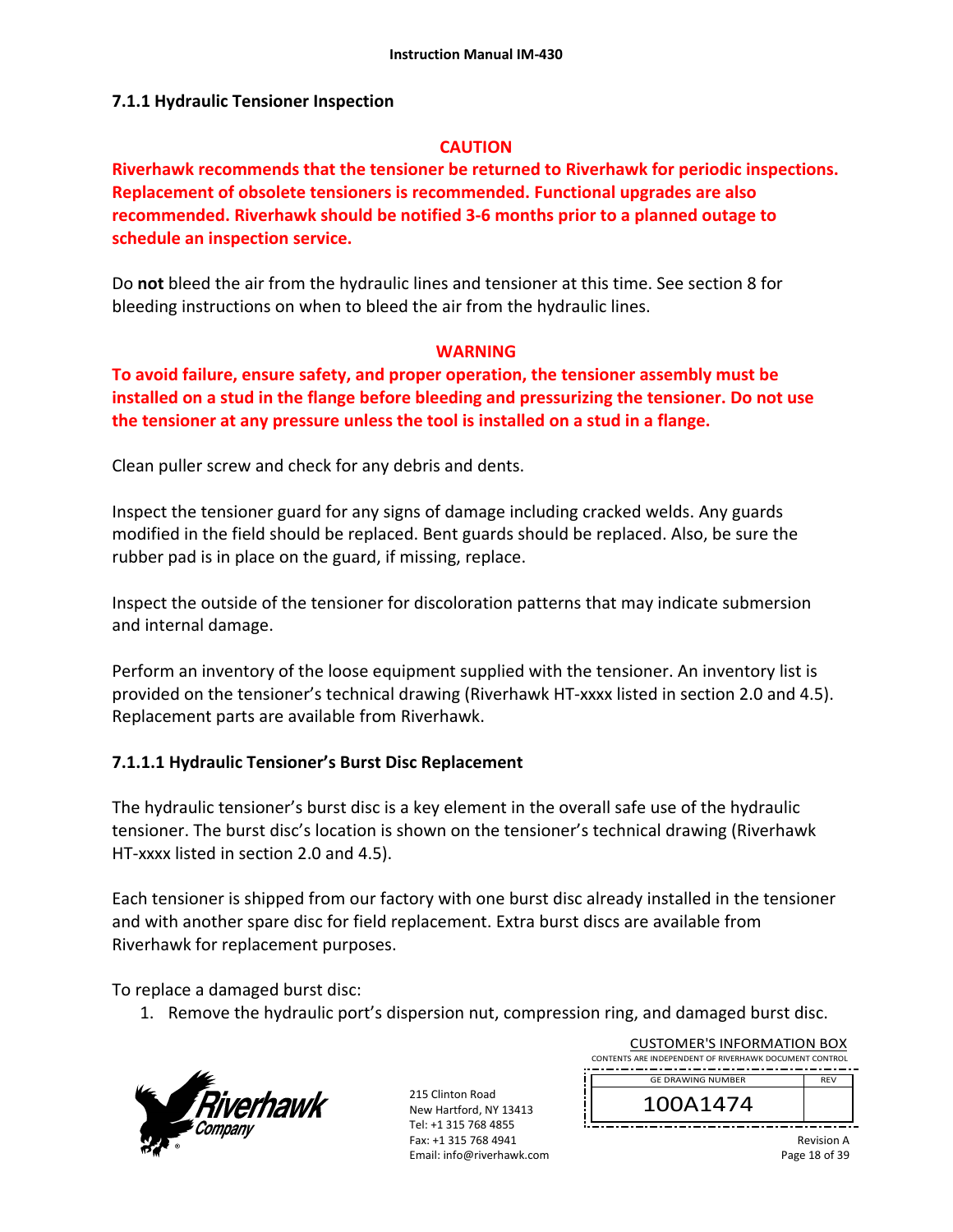- 2. Discard the damaged burst disc.
- 3. Clean the dispersion nut, compression ring, new burst disc, and the hydraulic port with a solvent to ensure a dirt‐free installation.
- 4. Reassemble new burst disc, compression ring, and dispersion nut into the same hydraulic port.

#### **Warning**

**A damaged burst disc must be replaced with a burst disc of the same design and pressure rating. Do not substitute a damaged burst disc with a different disc type, a different pressure rating, or a foreign object.**

### **7.1.2 Hydraulic Pump Kit Inspection**

Refer to the Hydraulic Pump Kit Instruction Manual, IM‐293 (GE VENDOC 373A4058). The latest revision may be obtained by contacting Riverhawk Company or thru www.riverhawk.com.

# **7.2 Hydraulic Fittings**



Riverhawk hydraulic pumps use a 1/4" High Pressure port to connect its hydraulic hoses. The hose connector is made from a three piece assembly: a gland nut, a collar, and a 1/4" tube or 1/4" hose end. (See Illustration 1)

To assembly the fitting, slide the gland nut over the 1/4" tube or 1/4" hose end. Turn the collar counter‐clockwise (**left hand** thread) on to the tube or hose end as shown in Illustration 1.

Illustration 1



The collar should be placed .125" (3.2 mm) from the tip of the cone. (See Illustration 2) It may be necessary to adjust this collar with a set of vise‐ grip pliers. Be careful to not strip the threads off the tube or hose end.

|<br>|<br>|



| <b>CUSTOMER'S INFORMATION BOX</b>                      |  |  |  |  |
|--------------------------------------------------------|--|--|--|--|
| CONTENTS ARE INDEPENDENT OF RIVERHAWK DOCUMENT CONTROL |  |  |  |  |
| <b>GE DRAWING NUMBER</b><br><b>RFV</b>                 |  |  |  |  |
| 100A1474                                               |  |  |  |  |
|                                                        |  |  |  |  |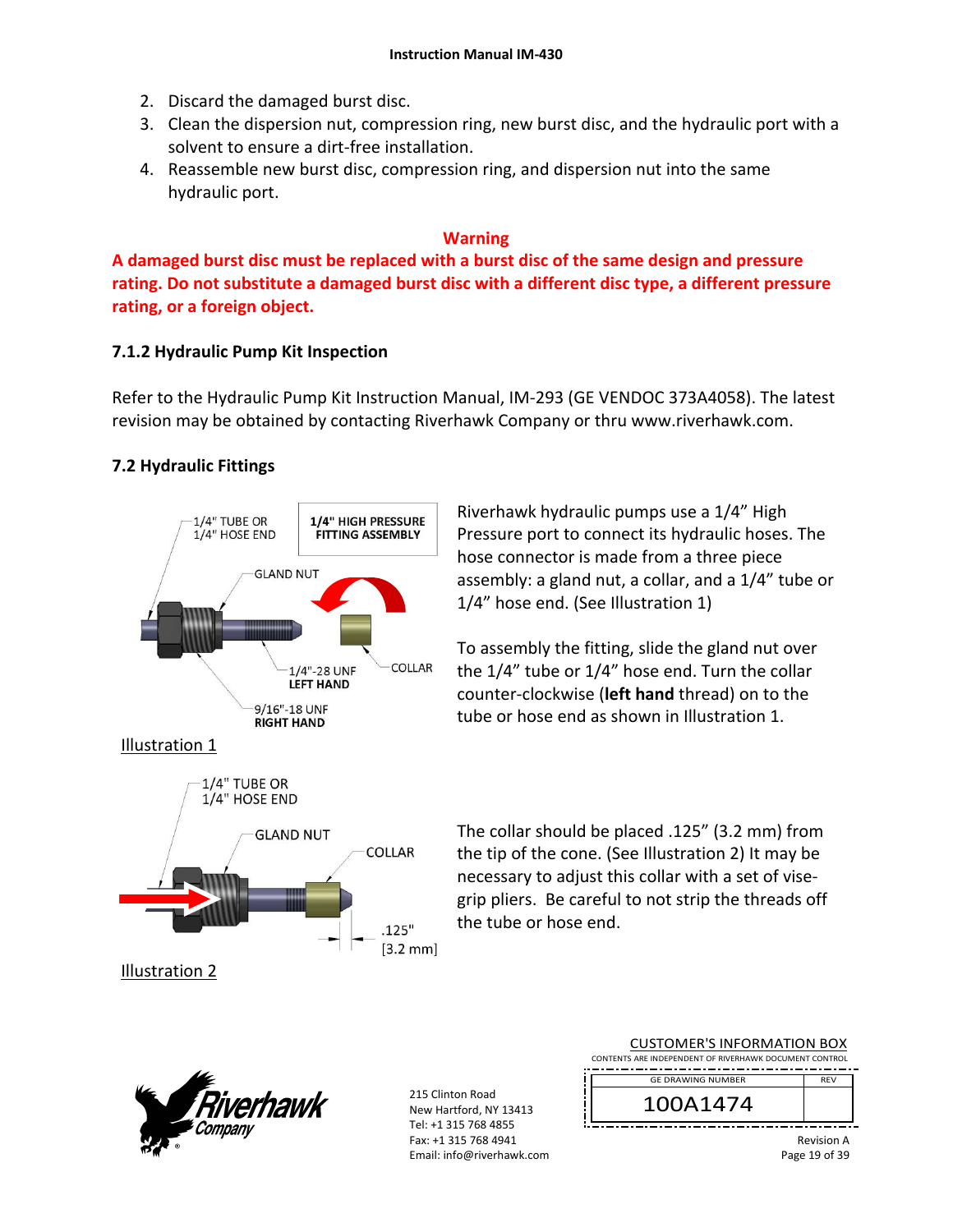

Slide the gland nut down over the collar. (See Illustration 3) Insert the 1/4" tube or 1/4" hose end into the tensioner's quick coupler. While firmly holding the tube or hose end to stop it from rotating, turn the gland nut clockwise (**right hand** thread) and torque the gland nut to 25 FT‐LBS (34 N‐m).

# Tips:

- Make sure all parts are clean and free from debris.
- Protect the cone on the end of the  $1/4$ " tube or 1/4" hose end from scratches as this is the sealing surface.
- Replace red plastic caps when finished to protect the threads and cone.

# **8.0 Assembly of Tensioner on a Stud**

# **8.1 Handling of the Tensioner**

The tensioner used in this application is designed to require no special lifting instructions. Do not drop any part of the tensioner on the operator or other nearby personnel.

# **8.2 Kit Assembly**

Connect the hydraulic hose from the hydraulic pump to the tensioner. **Do not pressurize** the tensioner at this time or you may cause damage to the tensioner.

Refer to the hardware assembly drawing (HF-xxxx) listed in Section 2.0 of this manual and the tensioner assembly drawing (HT‐xxxx) listed in Section 4.5 of this manual to determine how the tensioner must be assembled on the load coupling for its correct operation.



215 Clinton Road New Hartford, NY 13413 Tel: +1 315 768 4855 Fax: +1 315 768 4941 Email: info@riverhawk.com

|                                                        | <b>CUSTOMER'S INFORMATION BOX</b> |  |  |  |  |  |
|--------------------------------------------------------|-----------------------------------|--|--|--|--|--|
| CONTENTS ARE INDEPENDENT OF RIVERHAWK DOCUMENT CONTROL |                                   |  |  |  |  |  |
|                                                        |                                   |  |  |  |  |  |

100A1474 GE DRAWING NUMBER

> Revision A Page 20 of 39

REV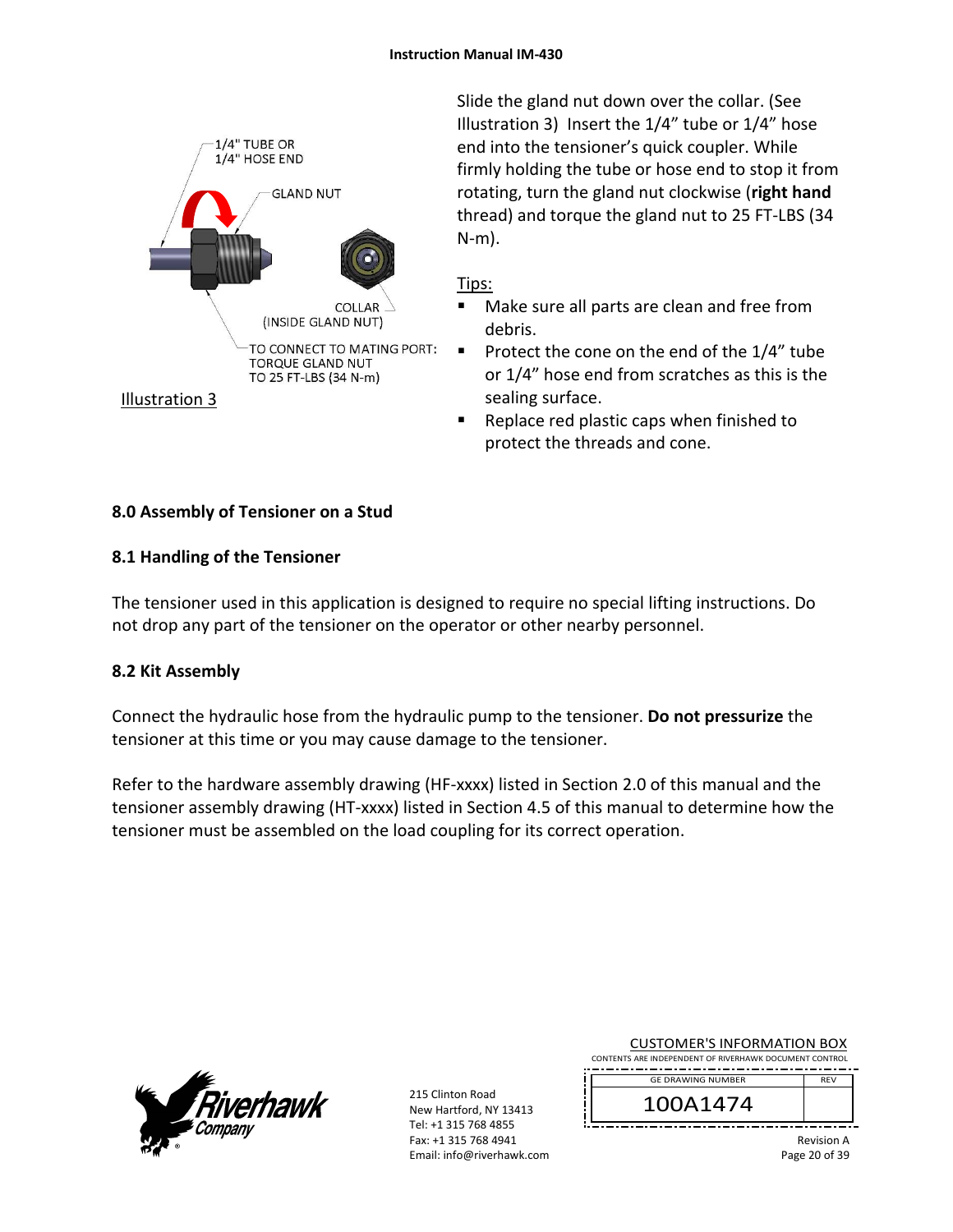

**Picture 8A** – Features of the Hydraulic Tensioner HT‐8251







215 Clinton Road New Hartford, NY 13413 Tel: +1 315 768 4855 Fax: +1 315 768 4941 Email: info@riverhawk.com

| CUSTUMER S INFORMATION BUX<br>CONTENTS ARE INDEPENDENT OF RIVERHAWK DOCUMENT CONTROL |                   |  |  |  |
|--------------------------------------------------------------------------------------|-------------------|--|--|--|
| <b>GE DRAWING NUMBER</b>                                                             | <b>REV</b>        |  |  |  |
| 100A1474                                                                             |                   |  |  |  |
|                                                                                      | <b>Revision A</b> |  |  |  |

CUCTOMER'S INFORMATION BOY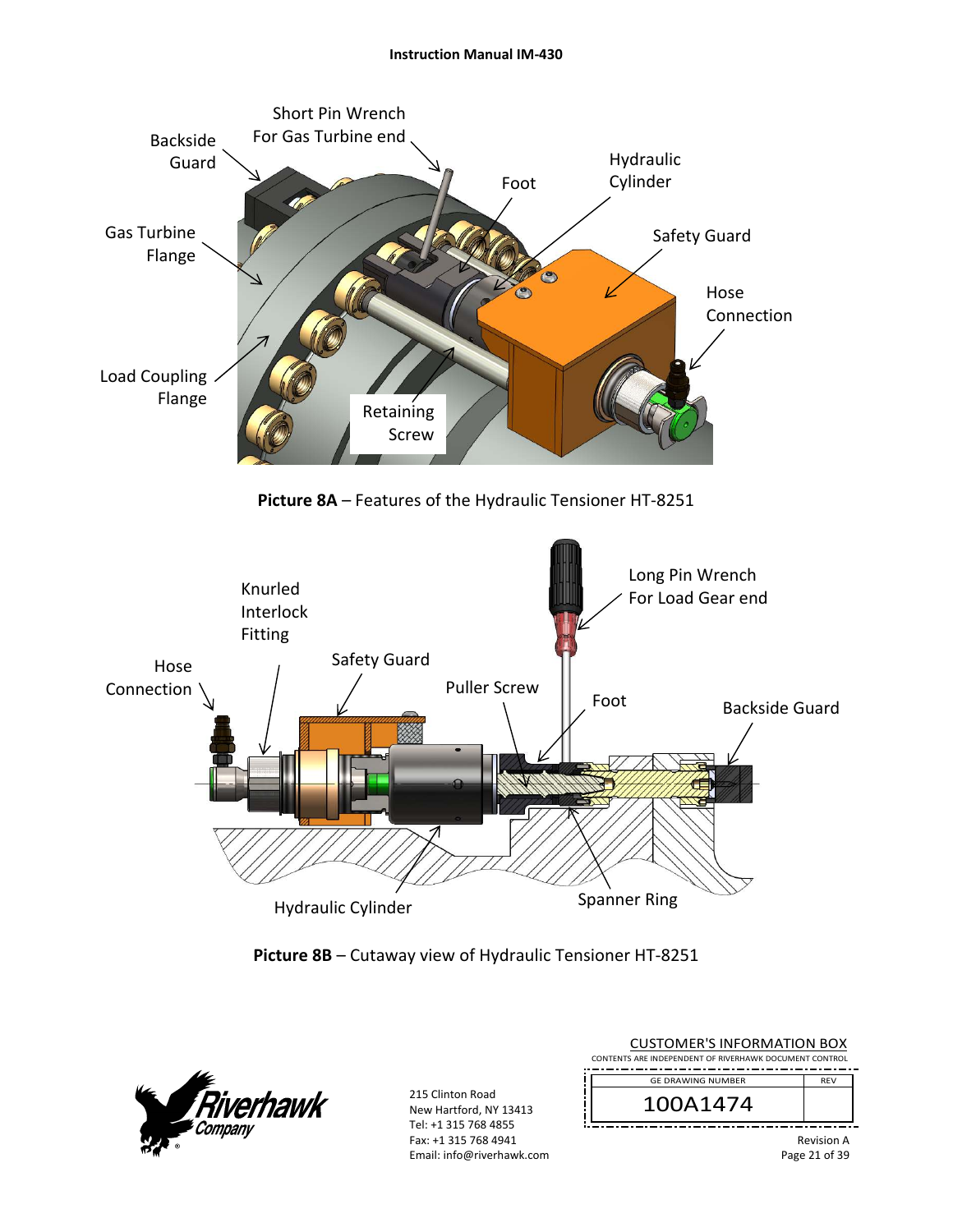**Note: Before threading the puller screw into the stud, carefully check the cleanliness of both the stud's and the puller screw's conical threads. Apply a light coat of clean turbine oil or a spray lubricant to the puller screw. Do not use "Never Seize" on the conical threads. This procedure will ease assembly and assure positive mating of the threads before tightening.** 

Assembly sequence is as follows:

- 1. Check the tensioner drawing (HT‐xxxx) from section 2 for the correct parts and part numbers.
- 2. Open the hydraulic return valve on the pump to allow hydraulic fluid to be pushed back from the puller tool into the pump reservoir. (This is automatic on the air‐operated hydraulic pump)
- 3. Place the spanner ring on the nut.
- 4. Insert the puller screw into the tapered thread of the stud and hand tighten. **Be sure not to cross‐thread the puller screw.**
- 5. Using an Allen wrench, tighten the puller screw and then back off the puller screw 1/2 a turn.
- 6. Retighten the puller screw by hand until it is fully inserted. **DO NOT BACK OFF THE PULLER SCREW.**
- 7. Place the foot over the puller screw and orientate it into position.
- 8. Thread the tensioner onto the puller screw until it stops. Please note that the internal stop inside the tensioner will cause a gap in between the foot and tensioner. The gap should be 1/16"[1.6mm] to 3/16"[4.8mm]. **DO NOT ATTEMPT TO TIGHTEN THE TENSIONER AGAINST THE FOOT.**
- 9. Thread the retaining screws into the adjacent studs on either side of the stud to be tensioned until hand tight.
- 10. Place the guard over the tensioner and position the pocketed slots into the retaining screws.
- 11. Tighten the knurled interlock fitting by hand until it firmly presses against the tensioner. There should be no gap between the tensioner the interlock fitting.
- 12. The retaining screws must be inside the guard's pocketed slots.
- 13. Activate the custom connector from the rear of guard by pushing on the center with your thumb and pulling the tabs with your fore finger and middle finger. Push the assembly forward until it locks into the tensioner. Release fingers from the tabs and then remove thumb, ensure connection is firmly engaged or else the tensioner will not be connected to the pump.



215 Clinton Road New Hartford, NY 13413 Tel: +1 315 768 4855 Fax: +1 315 768 4941 Email: info@riverhawk.com

| CONTENTS ARE INDEPENDENT OF RIVERHAWK DOCUMENT CONTROL<br><b>GE DRAWING NUMBER</b><br><b>RFV</b><br>100A1474 |  | COSTOINIEINS INTOINIATION DOM |  |  |  |  |
|--------------------------------------------------------------------------------------------------------------|--|-------------------------------|--|--|--|--|
|                                                                                                              |  |                               |  |  |  |  |
|                                                                                                              |  |                               |  |  |  |  |
|                                                                                                              |  |                               |  |  |  |  |

CUSTOMER'S INFORMATION BOX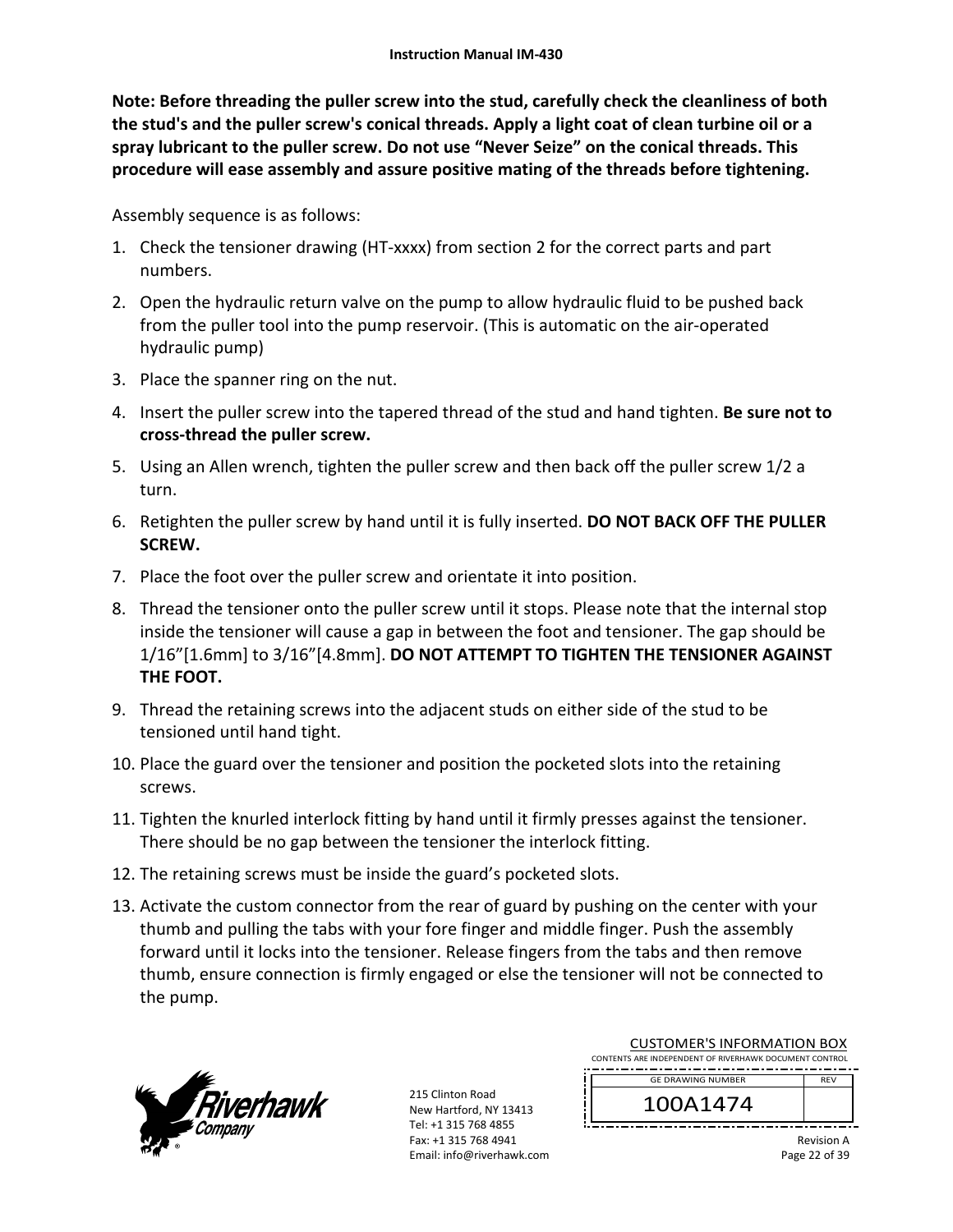#### **Instruction Manual IM‐430**



**Picture 8E** ‐ Activation of the safety interlock

- 14. Install the backside guard by attaching it to the stud end. It should be centered over the stud to be tensioned. A magnet will hole the backside guard against the stud.
- 15. Connect the hydraulic pump to the tensioner. The tensioner should now be completely assembled and ready for use.

### **8.3 Bleeding Hydraulic System**

### **WARNING**

**To avoid failure, ensure safety, and proper operation, the tensioner assembly must be installed on a stud in the flange before bleeding and pressurizing the tensioner. Do not use the tensioner at any pressure unless the tool is installed on a stud in a flange.** 

Bleeding of the hydraulic system is not necessary with this tensioner design.

### **9.0 Stud Tensioning**

The studs will be tensioned in two steps, at 50% pressure and at final pressure. Follow the tensioning sequence for each flange joint as defined on the record sheets found at the end of this manual.



215 Clinton Road New Hartford, NY 13413 Tel: +1 315 768 4855 Fax: +1 315 768 4941 Email: info@riverhawk.com

| <b>CUSTOMER'S INFORMATION BOX</b>                      |  |  |  |
|--------------------------------------------------------|--|--|--|
| CONTENTS ARE INDEPENDENT OF RIVERHAWK DOCUMENT CONTROL |  |  |  |
| <b>GE DRAWING NUMBER</b><br><b>RFV</b>                 |  |  |  |
|                                                        |  |  |  |

100A1474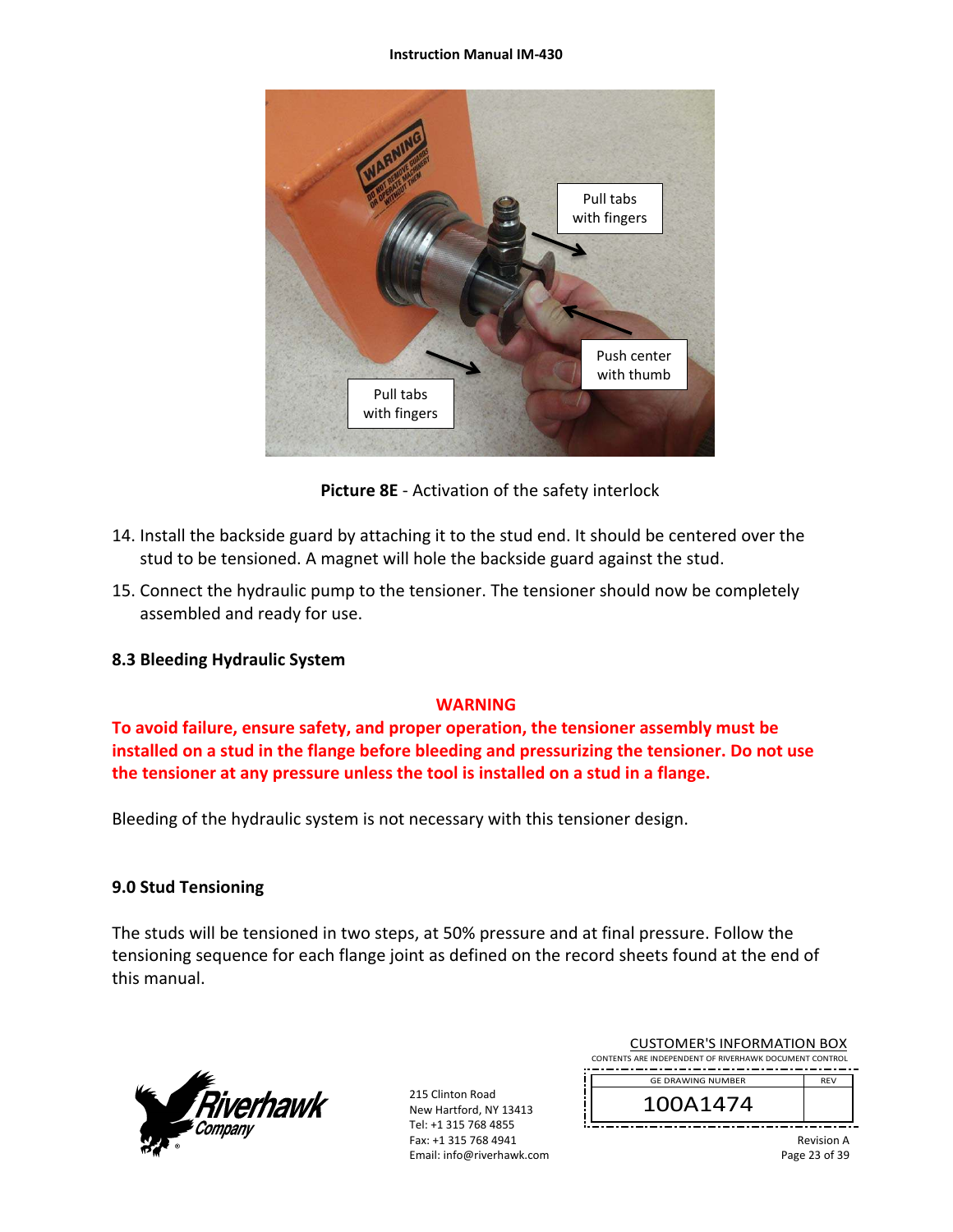### **9.1 Tensioning at 50% pressure**

After the tensioner is properly installed apply hydraulic pressure to the tool. Bring the pressure to the 50% level in accordance with the following table.

### **WARNING**

**The safety cage must be in place at all times. Keep hands out of designated areas at all times when the tensioner is pressurized otherwise personal injury can occur.** 

### **CAUTION**

**Before threading the puller screw into the stud, carefully check the cleanliness of both the stud's and the puller screw's conical threads. Apply a light coat of clean turbine oil or a spray lubricant to the puller screw. This procedure will ease assembly and assure positive mating of the threads before tightening. Do not use "Never Seize" on the conical threads.** 

#### **CAUTION**

**Do not exceed the maximum pressure marked on the tensioner. Excessive pressure can damage the stud and puller screw.** 

### **CAUTION**

**Do not tighten the nut while the tool is coming up to pressure; wait until pressure is achieved before attempting to tighten the nut with the spanner ring. If the tool is not properly installed, the tool could jump off the stud while coming up to pressure.** 

| <b>Flange Position</b> | <b>Stud Size</b> | 50% Pressure | 50% Stretch    |
|------------------------|------------------|--------------|----------------|
| Gas Turbine to Load    | $1 - 1/8"$       | 9000 psi     | Do not measure |
| Coupling               | $[29$ mm]        | [620 bar]    | Do not use     |
| Load Coupling to       | $1 - 1/8"$       | 9000 psi     | Do not measure |
| Load Gear              | $[29$ mm]        | [620 bar]    | Do not use     |

Firmly tighten the cylindrical nuts with approximately 10 ft∙lbs [13.5 N∙m] of torque using the pin wrench and spanner ring. Continue to turn the nut until it contacts the flange.

### **9.2 Removing the Tensioner from an Installed Stud**

The tensioner removal is accomplished by the following steps:



215 Clinton Road New Hartford, NY 13413 Tel: +1 315 768 4855 Fax: +1 315 768 4941 Email: info@riverhawk.com

| COSTOIVIER 3 INFORMATION BOA                           |            |
|--------------------------------------------------------|------------|
| CONTENTS ARE INDEPENDENT OF RIVERHAWK DOCUMENT CONTROL |            |
|                                                        |            |
| <b>GE DRAWING NUMBER</b>                               | <b>RFV</b> |
| 100A1474                                               |            |
|                                                        |            |

CUSTOMER'S INFORMATION BOY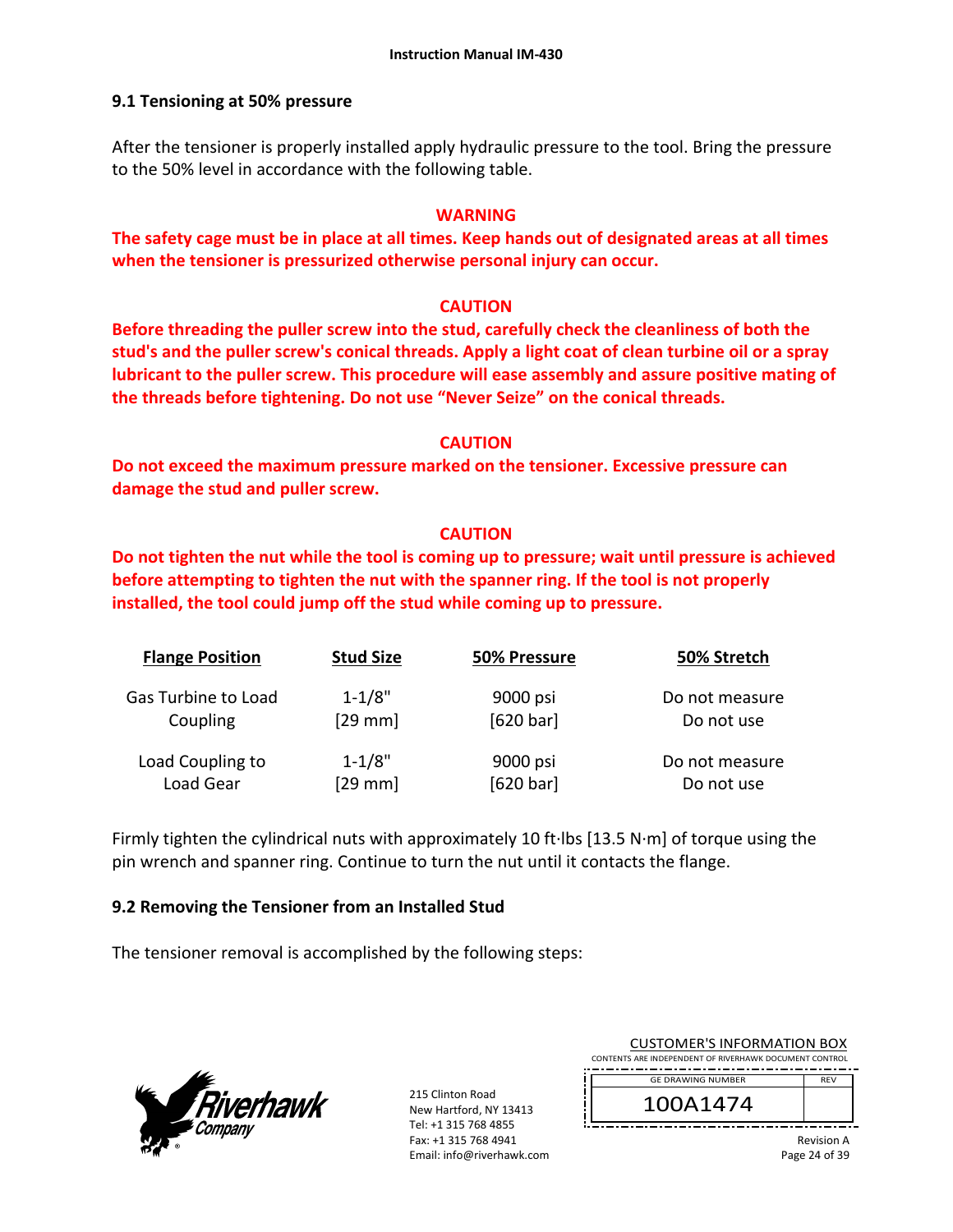- 1. Release the hydraulic pressure by either releasing the hand switch on the AP‐0532 Pump Kit or by opening the valve on the MP‐0130 Manual Pump Kit and leave the valve open.
- 2. Disconnect the hose and release the interlock fitting by pushing the center of the interlock fitting towards the tensioner while pulling back on the fitting's pull tabs.
- 3. Remove the backside guard.
- 4. Unscrew the knurled interlock fitting at the end of the guard and remove the guard from the tensioner.
- 5. Unscrew the tensioner from puller screw.
- 6. Unscrew the retaining screws using an Allen wrench. It may be necessary to tap the Allen wrench with a hammer or use a 3‐4' breaker bar to loosen the retaining screws. Do not use an impact wrench as this can damage the retaining screws.
- 7. Remove foot from around the puller screw.
- 8. Unscrew the puller screw using an Allen wrench. Tapping the Allen wrench with a hammer or the use of a breaker bar may be necessary to loosen the puller screw. Do not use an impact wrench as this can damage the puller screw.
- 9. Remove the spanner ring from the nut.
- 10. Move the tool to the next bolt hole following the tensioning pattern from the stretched record sheets at the end of this manual.

### **9.3 Tensioning at Final Pressure**

Repeat the pulling and tightening procedure stated above at full pressure. After all of the studs have been tensioned, measure the final stud length. The final pressure and required stretch values are listed in the following table.

### **WARNING**

**The safety cage must be in place at all times. Keep hands out of designated areas at all times when the tensioner is pressurized otherwise personal injury can occur.** 

### **CAUTION**

**Before threading the puller screw into the stud, carefully check the cleanliness of both the stud's and the puller screw's conical threads. Apply a light coat of clean turbine oil or a spray lubricant to the puller screw. This procedure will ease assembly and assure positive mating of the threads before tightening. Do not use "Never Seize" on the conical threads.** 



215 Clinton Road New Hartford, NY 13413 Tel: +1 315 768 4855 Fax: +1 315 768 4941 Email: info@riverhawk.com

| <b>CUSTOMER'S INFORMATION BOX</b>                      |
|--------------------------------------------------------|
| CONTENTS ARE INDEPENDENT OF RIVERHAWK DOCUMENT CONTROL |
| -----------------------------------                    |

GE DRAWING NUMBER

100A1474

Revision A Page 25 of 39

REV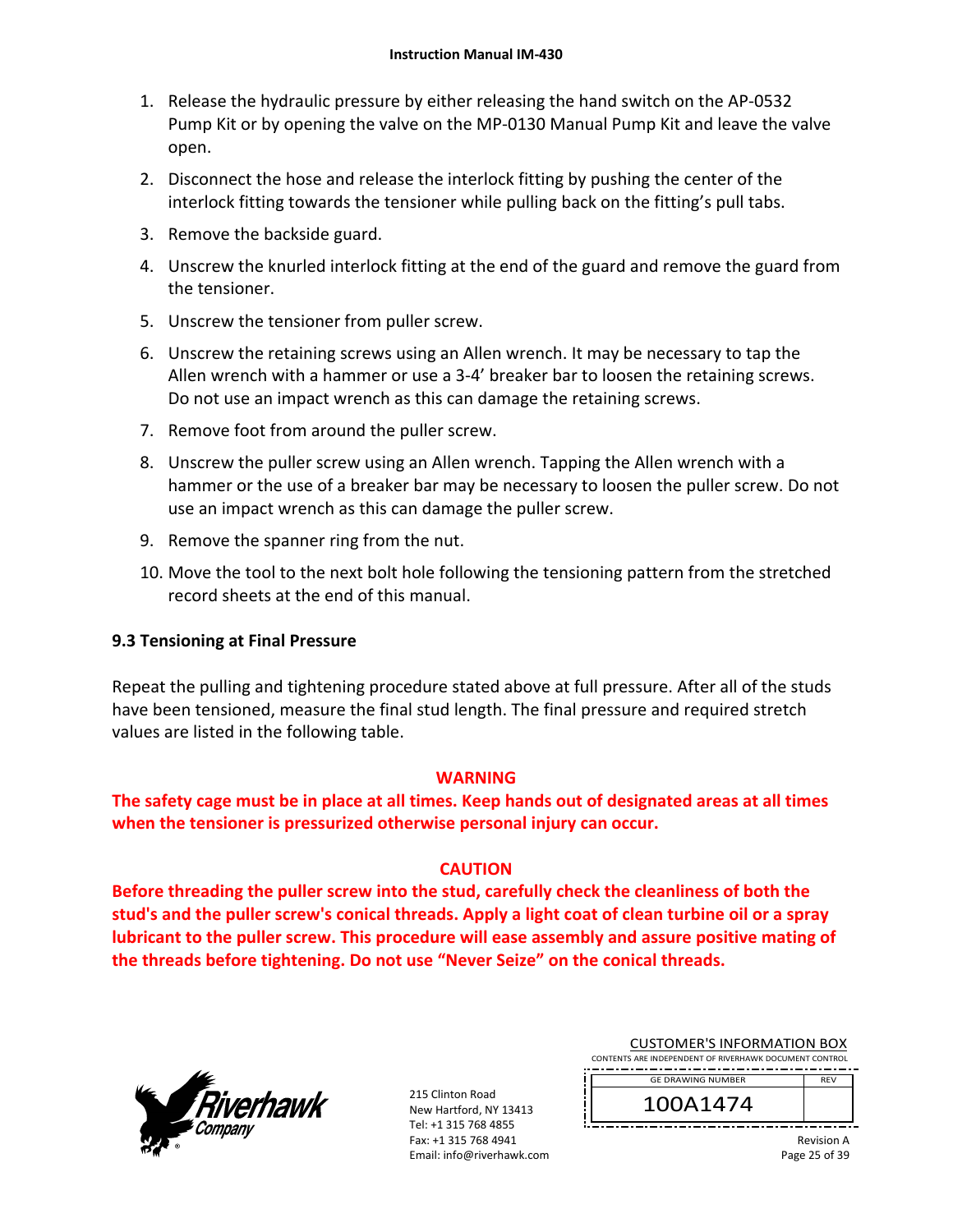#### **CAUTION**

**Do not exceed the maximum pressure marked on the tensioner. Excessive pressure can damage the stud and puller screw.** 

#### **CAUTION**

**Do not tighten the nut while the tool is coming up to pressure; wait until pressure is achieved before attempting to tighten the nut with the spanner ring. If the tool is not properly installed, the tool could jump off the stud while coming up to pressure.**

| <b>Flange Position</b> | <b>Stud Size</b> | <b>Final Pressure</b> | <b>Final Stretch</b>  |
|------------------------|------------------|-----------------------|-----------------------|
| Gas Turbine to Load    | $1 - 1/8"$       | 18000 psi             | $0.009" - 0.011"$     |
| Coupling               | $[29$ mm         | [1240 bar]            | $[0.23$ mm - 0.28 mm] |
| Load Coupling to       | $1 - 1/8"$       | 18000 psi             | $0.008" - 0.010"$     |
| Load Gear              | $[29$ mm         | $[1240 \text{ bar}]$  | $[0.20$ mm - 0.25 mm] |

Firmly tighten the cylindrical nuts with approximately 10 ft∙lbs [13.5 N∙m] of torque using the pin wrench and spanner ring. Continue to turn the nut until it contacts the flange.

Failure to achieve the correct final stretch values will result in an incorrectly tensioned stud.

Incorrect stretch values can be corrected by uninstalling some or all of the selected studs. Re‐ measure the initial length of the studs and repeat the installation instructions studs. Excessive stretch variations can also be corrected by the same method.

Have final stretch values approved by the supervisor responsible for the installation.

### **10.0 Thread Locking the Nut**

Once pulling and tensioning is completed all stud nuts must be locked in position. Riverhawk hardware employs a reusable mechanical locking device.



215 Clinton Road New Hartford, NY 13413 Tel: +1 315 768 4855 Fax: +1 315 768 4941 Email: info@riverhawk.com

| CUSTUMER SINFORMATION BUX                                        |            |
|------------------------------------------------------------------|------------|
| CONTENTS ARE INDEPENDENT OF RIVERHAWK DOCUMENT CONTROL           |            |
| ----<br>--<br>--<br>--<br>--<br>--<br>--<br>--<br>--<br>--<br>-- | --<br>--   |
| <b>GE DRAWING NUMBER</b>                                         | <b>RFV</b> |

CUCTOMER'S INFORMATION BOY

100A1474

Revision A Page 26 of 39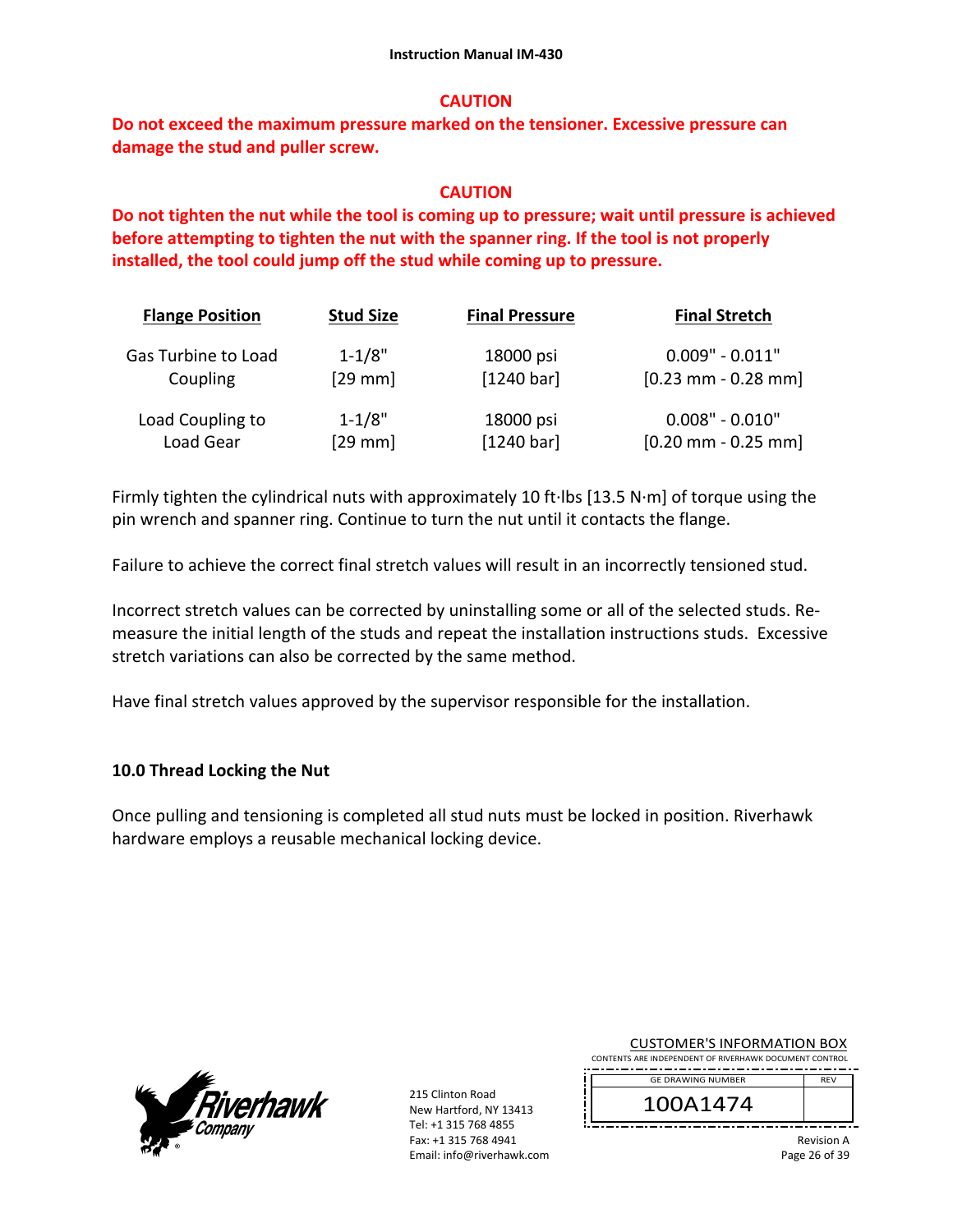

**Picture 10A** ‐ Riverhawk Locknut

Mechanical lock nuts have two set screws located in the top face. During the initial steps of the installation procedure, before threading the nut onto the stud, the set screws should have been loose and free to turn.

Once the nut is seated, torque the set screws to the values specified in the following table. When seated and torqued to the values specified, the load created by the set screw displaces the thread of the nut in the area of the web thereby creating the desired locking action.

| <b>Flange Position</b> | <b>Stud Size</b> | <b>Set Screw Size</b> | <b>Torque</b>         |
|------------------------|------------------|-----------------------|-----------------------|
| Gas Turbine to Load    | $1 - 1/8"$       | #10-32UN              | 30 in Ibs - 36 in Ibs |
| Coupling               | $[29$ mm         |                       | $[3.4 N·m - 4.1 N·m]$ |
| Load Coupling to       | $1 - 1/8"$       | #10-32UN              | 30 in Ibs - 36 in Ibs |
| Load Gear              | $[29$ mm]        |                       | $[3.4 N·m - 1.1 N·m]$ |

### **11.0 Stud and Nut Removal**

### **11.1 Handling of the Tensioner**

The tensioner used in this application is designed for no special lifting instructions. Do not drop any part of the tensioner on the operator or other nearby personnel.



215 Clinton Road New Hartford, NY 13413 Tel: +1 315 768 4855 Fax: +1 315 768 4941 Email: info@riverhawk.com

| CUSTUIVIER STINFURIVIATIUIN BUA<br>CONTENTS ARE INDEPENDENT OF RIVERHAWK DOCUMENT CONTROL |            |
|-------------------------------------------------------------------------------------------|------------|
| <b>GE DRAWING NUMBER</b>                                                                  | <b>RFV</b> |
| 100A1474                                                                                  |            |
|                                                                                           | .          |

CUCTOMER'S INFORMATION BOY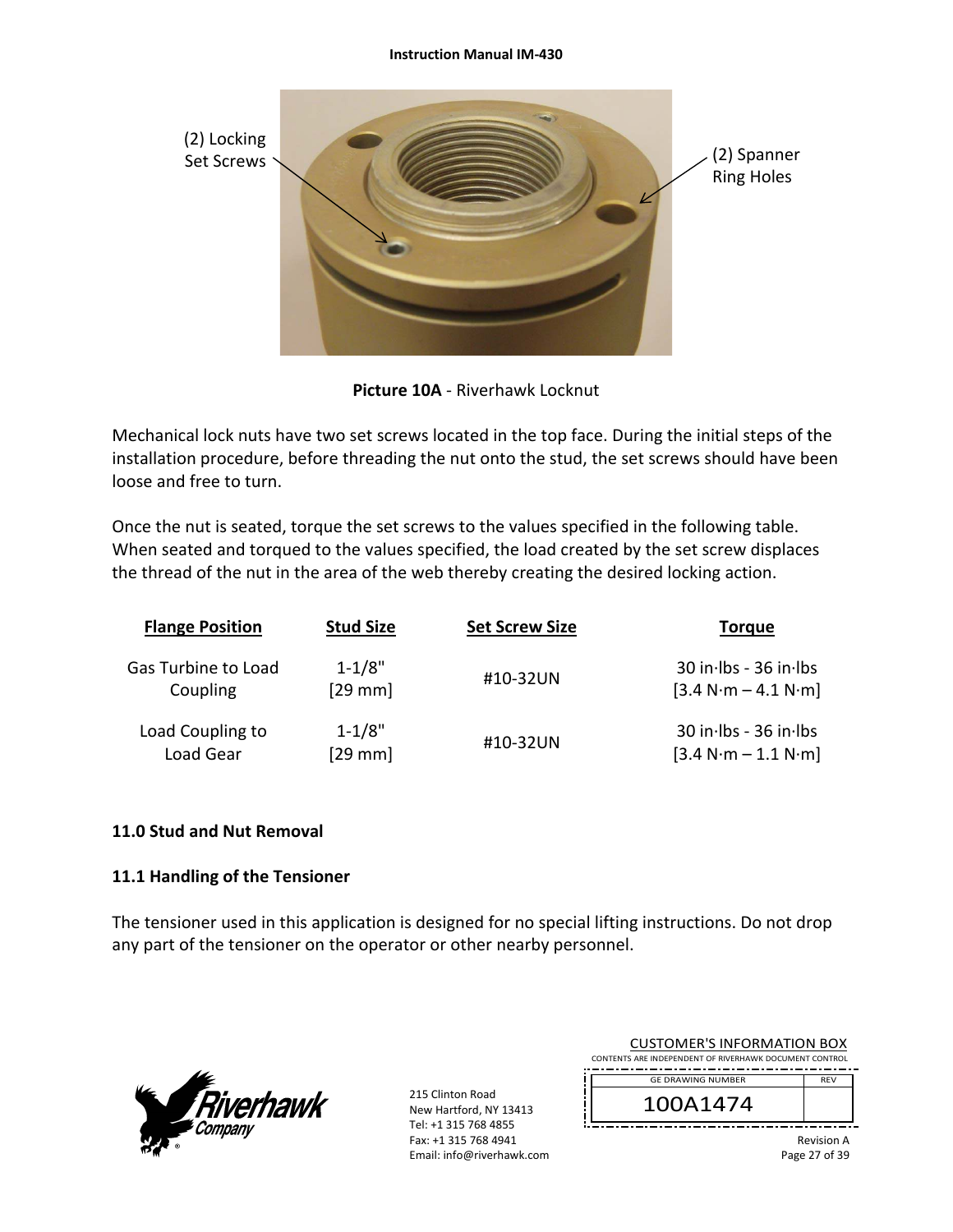#### **11.2 Stud and Nut Removal**

#### **WARNING**

**The safety cage must be in place at all times. Keep hands out of designated areas at all times when the tensioner is pressurized otherwise personal injury can occur.** 

#### **CAUTION**

**Before threading the puller screw into the stud, carefully check the cleanliness of both the stud's and the puller screw's conical threads. Apply a light coat of clean turbine oil or a spray lubricant to the puller screw. This procedure will ease assembly and assure positive mating of the threads before tightening. Do not use "Never Seize" on the conical threads.** 

### **CAUTION**

**Do not exceed the maximum pressure marked on the tensioner. Excessive pressure can damage the stud and puller screw.** 

### **CAUTION**

**Do not tighten the nut while the tool is coming up to pressure; wait until pressure is achieved before attempting to tighten the nut with the spanner ring. If the tool is not properly installed, the tool could jump off the stud while coming up to pressure.** 

Refer to the hardware assembly drawing (HF-xxxx) listed in Section 2.0 of this manual and the tensioner assembly drawing (HT‐xxxx) listed in Section 4.5 of this manual to determine how the tensioner must be assembled on the load coupling for its correct operation.

Section 8.0 contains diagrams of the tensioner equipment.

**Note: Before threading the puller screw into the stud, carefully check the cleanliness of both the stud's and the puller screw's conical threads. Apply a light coat of clean turbine oil or a spray lubricant to the puller screw. Do not use "Never Seize" on the conical threads. This procedure will ease assembly and assure positive mating of the threads before tightening.** 

Disassembly sequence is as follows:

- 1. Check the tensioner drawing (HT‐xxxx) from section 2 for the correct parts and part numbers.
- 2. If present, remove the windage plugs from the studs by loosening the plug's set screws with an Allen wrench and then unscrew the plug from the stud. It may be necessary to use either a flat‐bladed screwdriver or another Allen wrench to stop the windage plug from rotating. Do not misplace the set screws.



215 Clinton Road New Hartford, NY 13413 Tel: +1 315 768 4855 Fax: +1 315 768 4941 Email: info@riverhawk.com

| CUSTUIVIEN 3 INFUNIVIATIUIN BUA                        |            |
|--------------------------------------------------------|------------|
| CONTENTS ARE INDEPENDENT OF RIVERHAWK DOCUMENT CONTROL |            |
| <b>GE DRAWING NUMBER</b>                               | <b>RFV</b> |
|                                                        |            |
|                                                        |            |
|                                                        |            |
| 100A1474                                               |            |

CUCTOMER'S INFORMATION BOY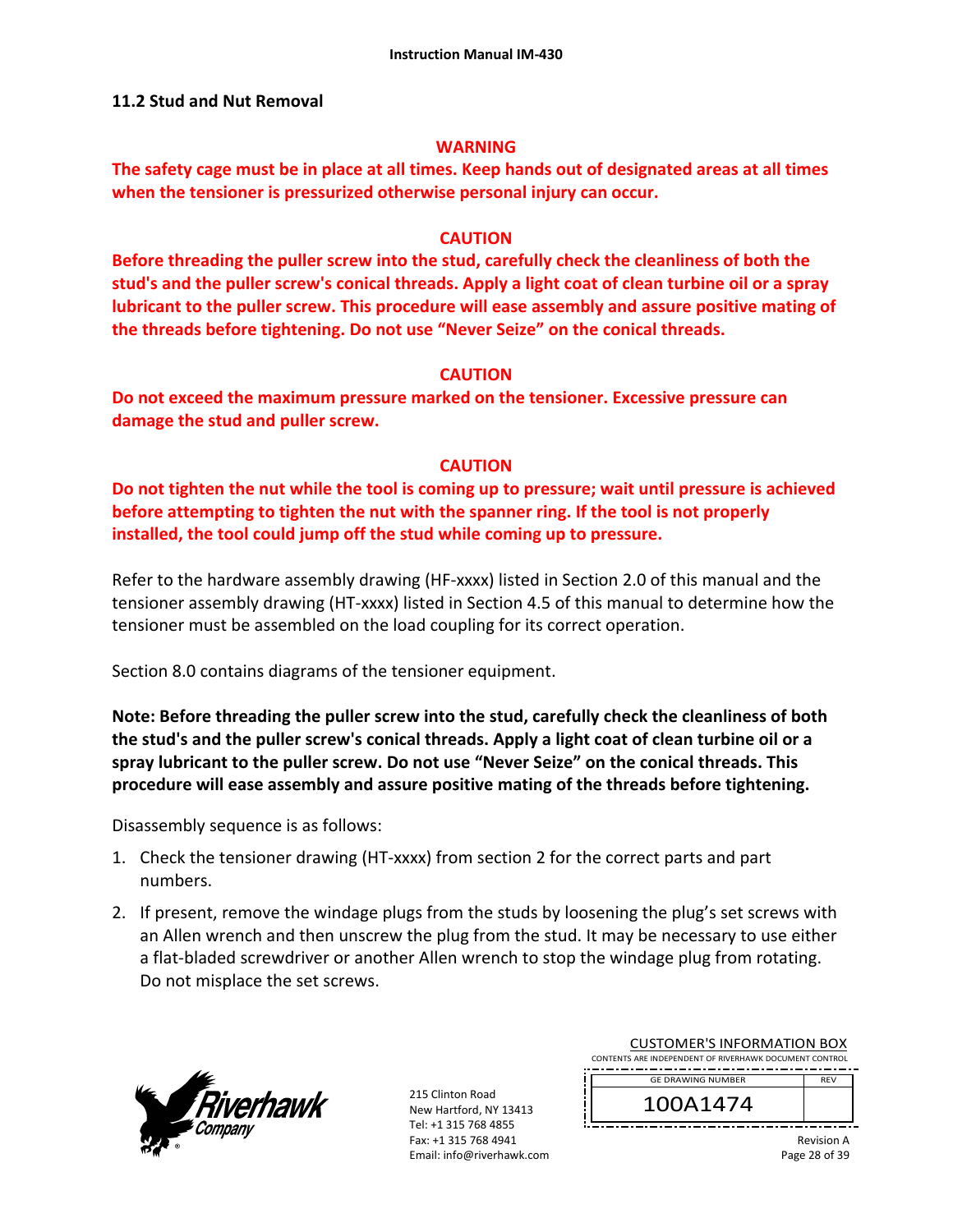3. With an Allen wrench, loosen the nut's two locking set screws but do not remove them from the nut.



**Picture 11A** ‐ Loosening of a nut's set screws

4. Using a wire brush (GT‐4354) and shop air, clean the internal tapered thread of the stud to remove any debris/deposits which may have accumulated during service as described in section 5.2.2. Do not continue until ALL debris is removed from the threads.

### **WARNING**

# **Do not use a hydraulic tensioner to remove a stud with damaged conical threads.**

- 5. Open the hydraulic return valve on the pump to allow hydraulic fluid to be pushed back from the puller tool into the pump reservoir. (This is automatic on the air‐operated hydraulic pump)
- 6. Place the spanner ring on the nut.
- 7. Insert the puller screw into the tapered thread of the stud and hand tighten. **Be sure not to cross‐thread the puller screw.**

**Note: Before threading the puller screw into the stud, carefully check the cleanliness of both the stud's and the puller screw's conical threads. Apply a light coat of clean turbine oil or a spray lubricant to the puller screw. Do not use "Never Seize" on the conical threads. This procedure will ease assembly and assure positive mating of the threads before tightening.** 

8. Using an Allen wrench, tighten the puller screw and then back off the puller screw 1/2 a turn.



| <b>CUSTOMER'S INFORMATION BOX</b><br>CONTENTS ARE INDEPENDENT OF RIVERHAWK DOCUMENT CONTROL |            |
|---------------------------------------------------------------------------------------------|------------|
| <b>GE DRAWING NUMBER</b>                                                                    | <b>RFV</b> |
| 100A1474                                                                                    |            |
|                                                                                             |            |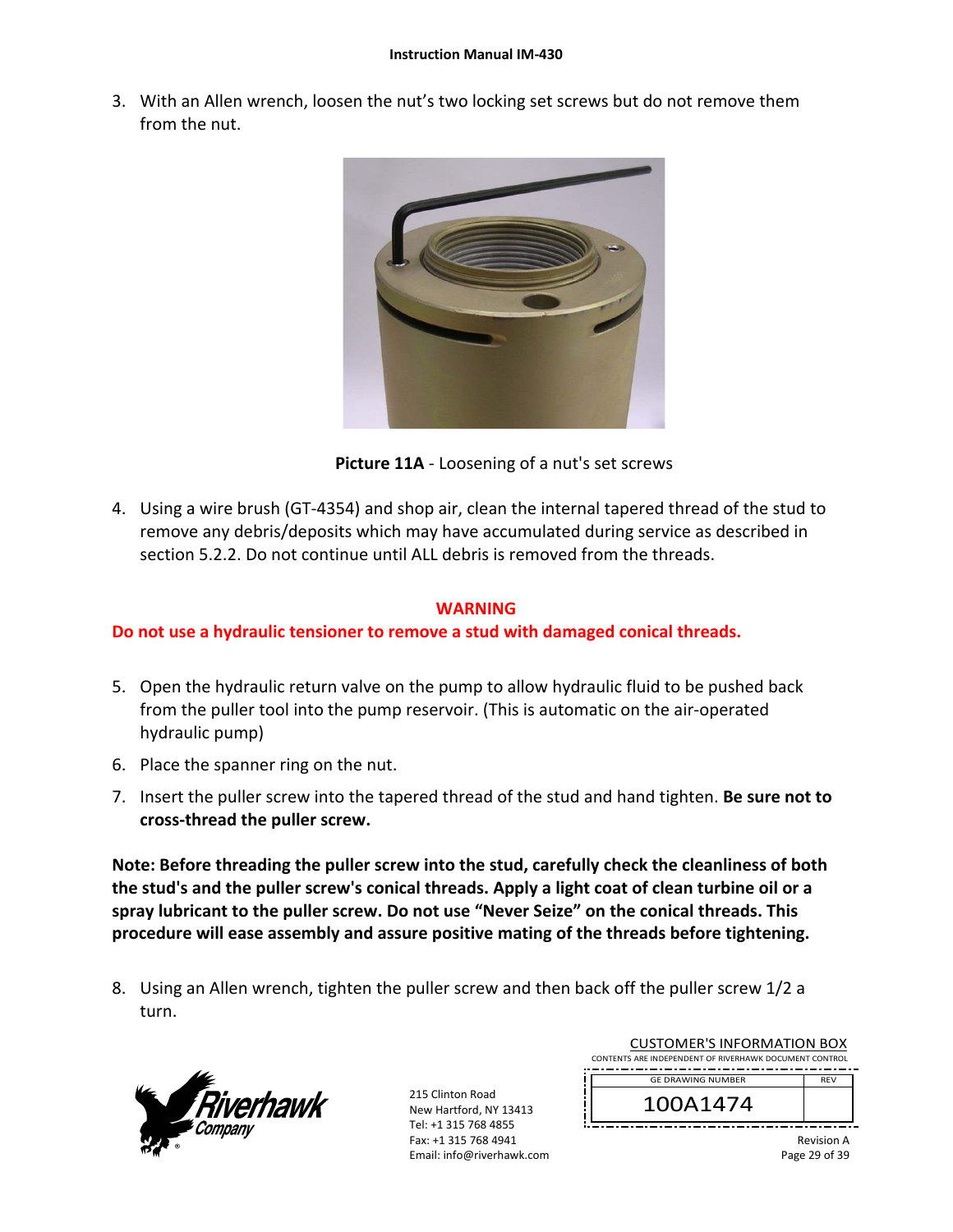- 9. Retighten the puller screw by hand until it is fully inserted. **DO NOT BACK OFF THE PULLER SCREW.**
- 10. Place the foot over the puller screw and orientate it into position.
- 11. Thread the tensioner onto the puller screw until it stops. Please note that the internal stop inside the tensioner will cause a gap in between the foot and tensioner. The gap should be 1/16" [1.6mm] to 3/16" [4.8mm]. **DO NOT ATTEMPT TO TIGHTEN THE TENSIONER AGAINST THE FOOT.**
- 12. Thread the retaining screws into the adjacent studs on either side of the stud to be tensioned until hand tight.
- 13. Place the guard over the tensioner and position the pocketed slots into the retaining screws.
- 14. Tighten the knurled interlock fitting by hand until it firmly presses against the tensioner. There should be no gap between the tensioner the interlock fitting.
- 15. The retaining screws must be inside the guard's pocketed slots.
- 16. Activate the custom connector from the rear of guard by pushing on the center with your thumb and pulling the tabs with your fore finger and middle finger. Push the assembly forward until it locks into the tensioner. Release fingers from the tabs and then remove thumb, Ensure connection is firmly engaged or else the tensioner will not be connected to the pump.



# **Picture 11B** ‐ Activation of the safety interlock



| <b>CUSTOMER'S INFORMATION BOX</b><br>CONTENTS ARE INDEPENDENT OF RIVERHAWK DOCUMENT CONTROL |                   |
|---------------------------------------------------------------------------------------------|-------------------|
| <b>GE DRAWING NUMBER</b><br>100A1474                                                        | <b>RFV</b>        |
|                                                                                             | <b>Revision A</b> |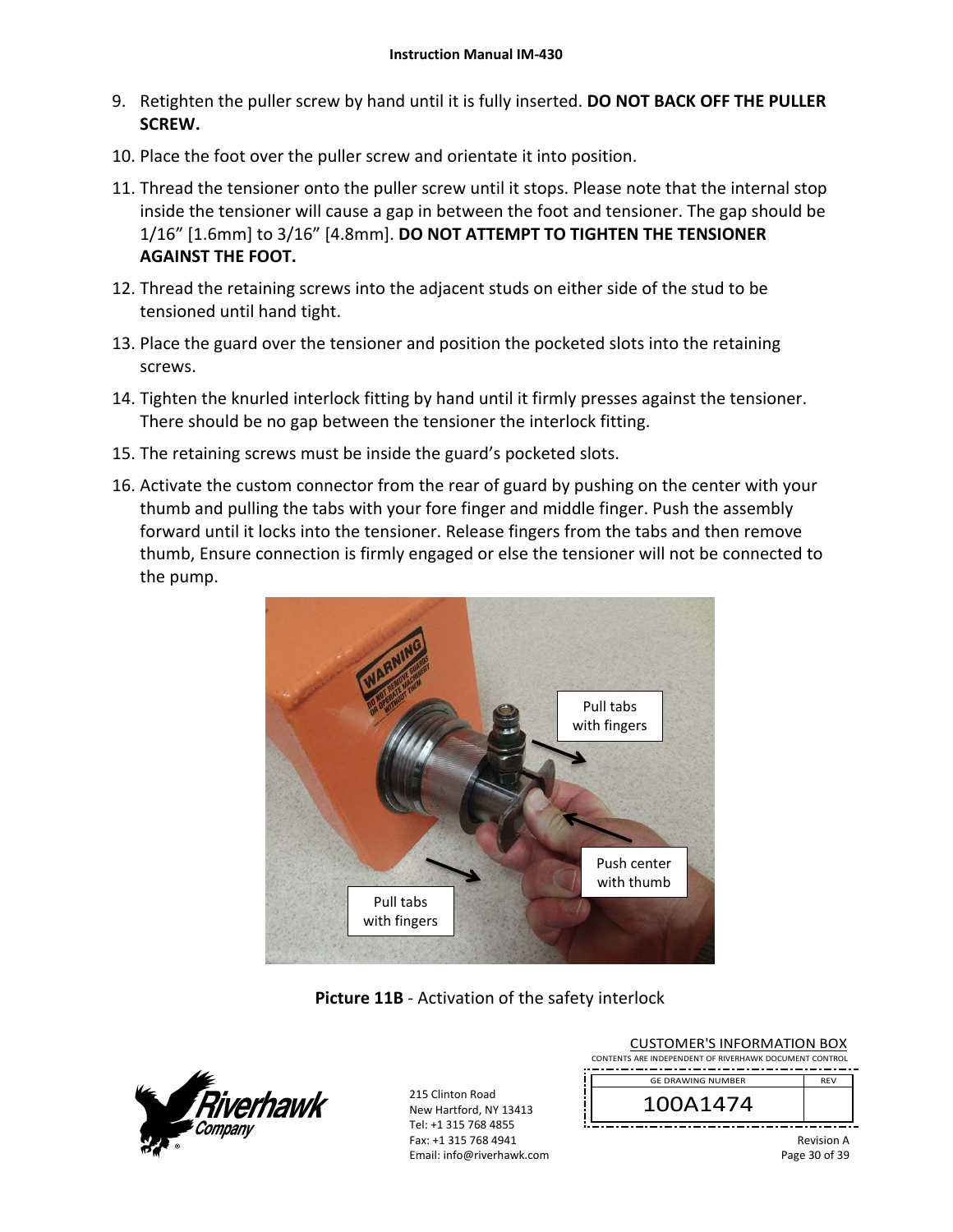- 17. Install the backside guard by attaching it to the stud end. It should be centered over the stud to be tensioned. A magnet will hole the backside guard against the stud.
- 18. Connect the hydraulic pump to the tensioner and apply the appropriate hydraulic pressure per this table.

| <b>Flange Position</b>              | <b>Stud Size</b>        | Final (100%) Pressure   |
|-------------------------------------|-------------------------|-------------------------|
| <b>Gas Turbine to Load Coupling</b> | $1 - 1/8"$<br>$[29$ mm] | 18000 psi<br>[1240 bar] |
| Load Coupling to Load Gear          | $1 - 1/8"$<br>$[29$ mm] | 18000 psi<br>[1240 bar] |

- 19. Turn the spanner ring with the pin wrench. Loosen and turn the nut approximately 3/4 of a turn.
- 20. Release the hydraulic pressure.

### **11.3 Removing the Tensioner from a Stud**

The tensioner removal is accomplished by the following steps:

- 1. Release the hydraulic pressure by either releasing the hand switch on the AP‐0532 Pump Kit or by opening the valve on the MP‐0130 Manual Pump Kit and leave the valve open.
- 2. Disconnect the hose and release the interlock fitting by pushing the center of the interlock fitting towards the tensioner while pulling back on the fitting's pull tabs.
- 3. Remove the backside guard.
- 4. Unscrew the knurled interlock fitting at the end of the guard and remove the guard from the tensioner.
- 5. Unscrew the tensioner from puller screw.
- 6. Unscrew the retaining screws using an Allen wrench. It may be necessary to tap the Allen wrench with a hammer or use a 3‐4' breaker bar to loosen the retaining screws. Do not use an impact wrench as this can damage the retaining screws.
- 7. Remove foot from around the puller screw.
- 8. Unscrew the puller screw using an Allen wrench. Tapping the Allen wrench with a hammer or the use of a breaker bar may be necessary to loosen the puller screw. Do not use an impact wrench as this can damage the puller screw.



215 Clinton Road New Hartford, NY 13413 Tel: +1 315 768 4855 Fax: +1 315 768 4941 Email: info@riverhawk.com

| CUSTUIVIER STINFURIVIATION BUA<br>CONTENTS ARE INDEPENDENT OF RIVERHAWK DOCUMENT CONTROL |            |
|------------------------------------------------------------------------------------------|------------|
| <b>GE DRAWING NUMBER</b>                                                                 | <b>RFV</b> |
| 100A1474                                                                                 |            |
|                                                                                          |            |

CUCTOMER'S INFORMATION BOY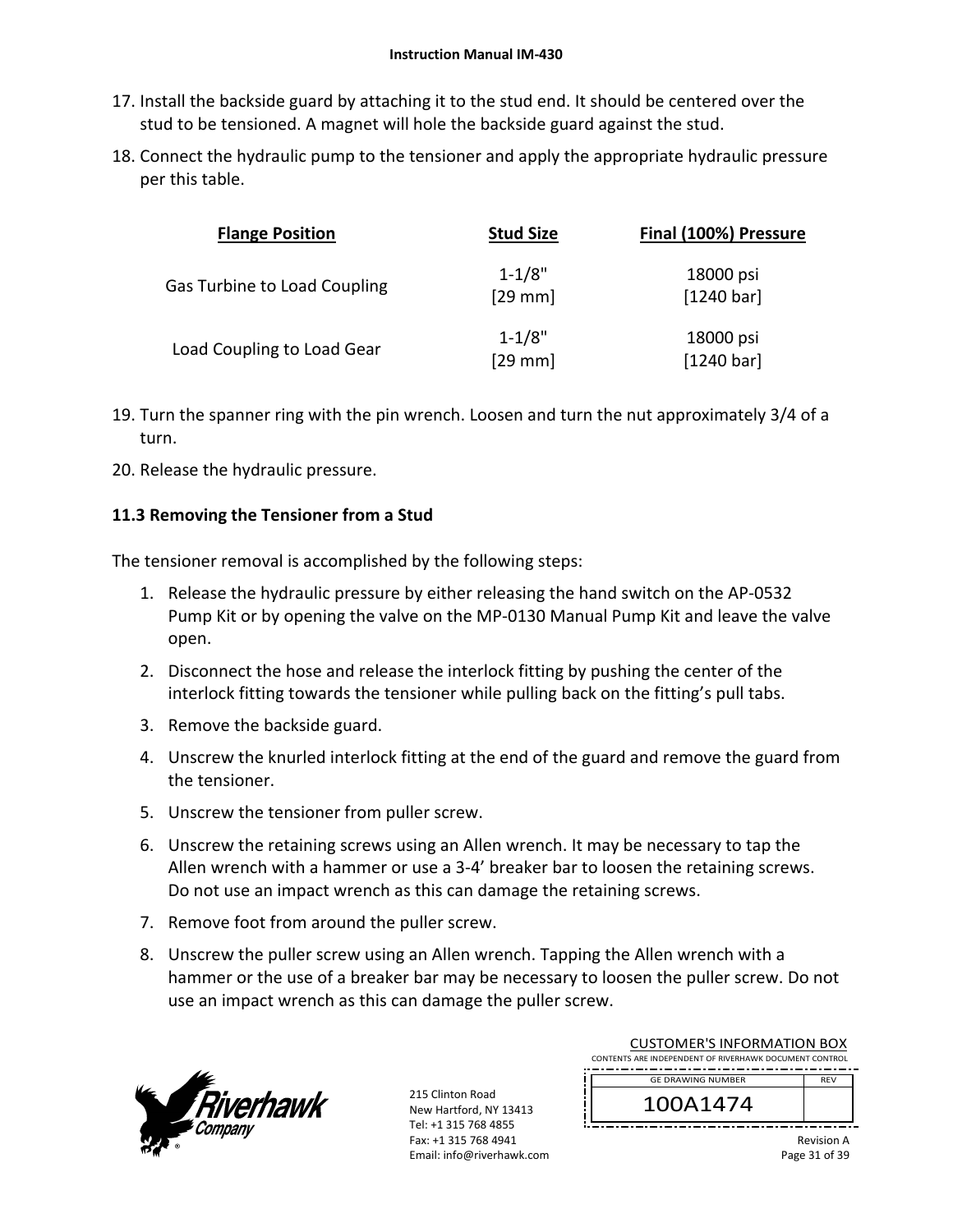- 9. Remove the spanner ring from the nut.
- 10. Move the tool to the next bolt hole following the tensioning pattern from the stretched record sheets at the end of this manual.

### **12.0 Storage Instructions**

Follow these directions to properly store your hydraulic tensioner and hydraulic pump kit for long term storage and shipment.

If any damage is observed, contact the Riverhawk Company to schedule a maintenance inspection.

### **12.1 Hydraulic Pump Kit Storage**

Refer to the Hydraulic Pump Kit Instruction Manual, IM‐293 (GE VENDOC 373A4058). The latest revision may be obtained by contacting Riverhawk Company or thru www.riverhawk.com.

### **12.2 Hydraulic Tensioner Storage**

Check the tensioner for any damage:

- 1. Clean puller screw and check for any debris and dents.
- 2. Knurled interlock fitting should be clean and free to rotate.
- 3. Inspect the tensioner guard for any signs of damage. Bent guards must be replaced.

If any damage is observed, contact the Riverhawk Company to schedule a maintenance inspection.

Place the protective plastic cap on the guard's knurled interlock fitting.

Coat the hydraulic tensioner with a light coat of oil and place the tensioner into the original shipping container.

### **12.3 Store shipping container**

Secure the hydraulic pump and hydraulic tensioner into the original shipping containers using the supplied wood braces.



215 Clinton Road New Hartford, NY 13413 Tel: +1 315 768 4855 Fax: +1 315 768 4941 Email: info@riverhawk.com

| <b>CUSTOMER'S INFORMATION BOX</b>                      |            |
|--------------------------------------------------------|------------|
| CONTENTS ARE INDEPENDENT OF RIVERHAWK DOCUMENT CONTROL |            |
| <b>GE DRAWING NUMBER</b>                               | <b>RFV</b> |

100A1474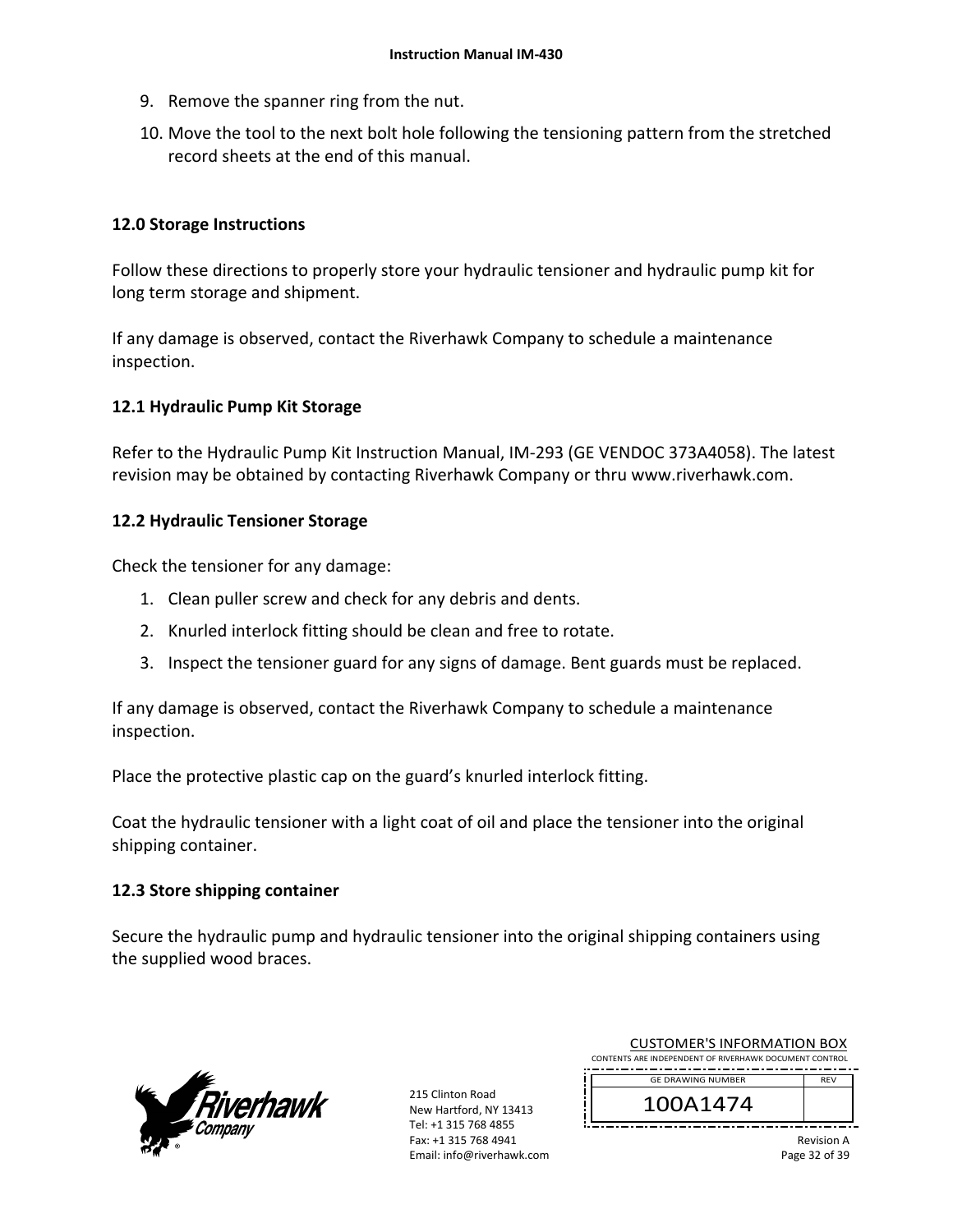Seal the original shipping container and store under shelter and protected from moisture, sand, and grit.

### **13.0 Frequently Asked Questions**

This section contains some frequently asked questions and problems. If the steps listed here do not solve your problem, contact the Riverhawk Company thru our website, email, or phone call.

- **Q:**  Can I rent a hydraulic tensioner kit?
- **A:**  Yes, Riverhawk has rental tensioner kits available for most of our hydraulic tensioners.
- **Q:**  A tensioner has pulled itself out of the stud's conical threads. Can I continue using a tensioner on this stud?
- **A:**  No. Both the tensioner and the stud may have been damaged and must be removed from the work area. If the stud is tensioned, a Nut Buster repair kit, from Riverhawk, must be used to remove the damaged stud by drilling out the nut. Leaving a damaged stud in place will lead to a safety hazard on future outages.

Riverhawk can supply a replacement stud and nut based on the initial weight certification supplied with the hardware set (see section 4.2). The damaged tensioner should also be returned to Riverhawk for inspection and repair.

If a stud must be left in place, paint the damaged stud with a generous amount of indelible, bright‐colored paint. Notify the appropriate GE Safety and Service personnel. Note the location of the damaged stud in the services notes for the machine.



215 Clinton Road New Hartford, NY 13413 Tel: +1 315 768 4855 Fax: +1 315 768 4941 Email: info@riverhawk.com

| <b>CUSTOMER'S INFORMATION BOX</b>                      |  |  |
|--------------------------------------------------------|--|--|
| CONTENTS ARE INDEPENDENT OF RIVERHAWK DOCUMENT CONTROL |  |  |

REV GE DRAWING NUMBER

100A1474

Revision A Page 33 of 39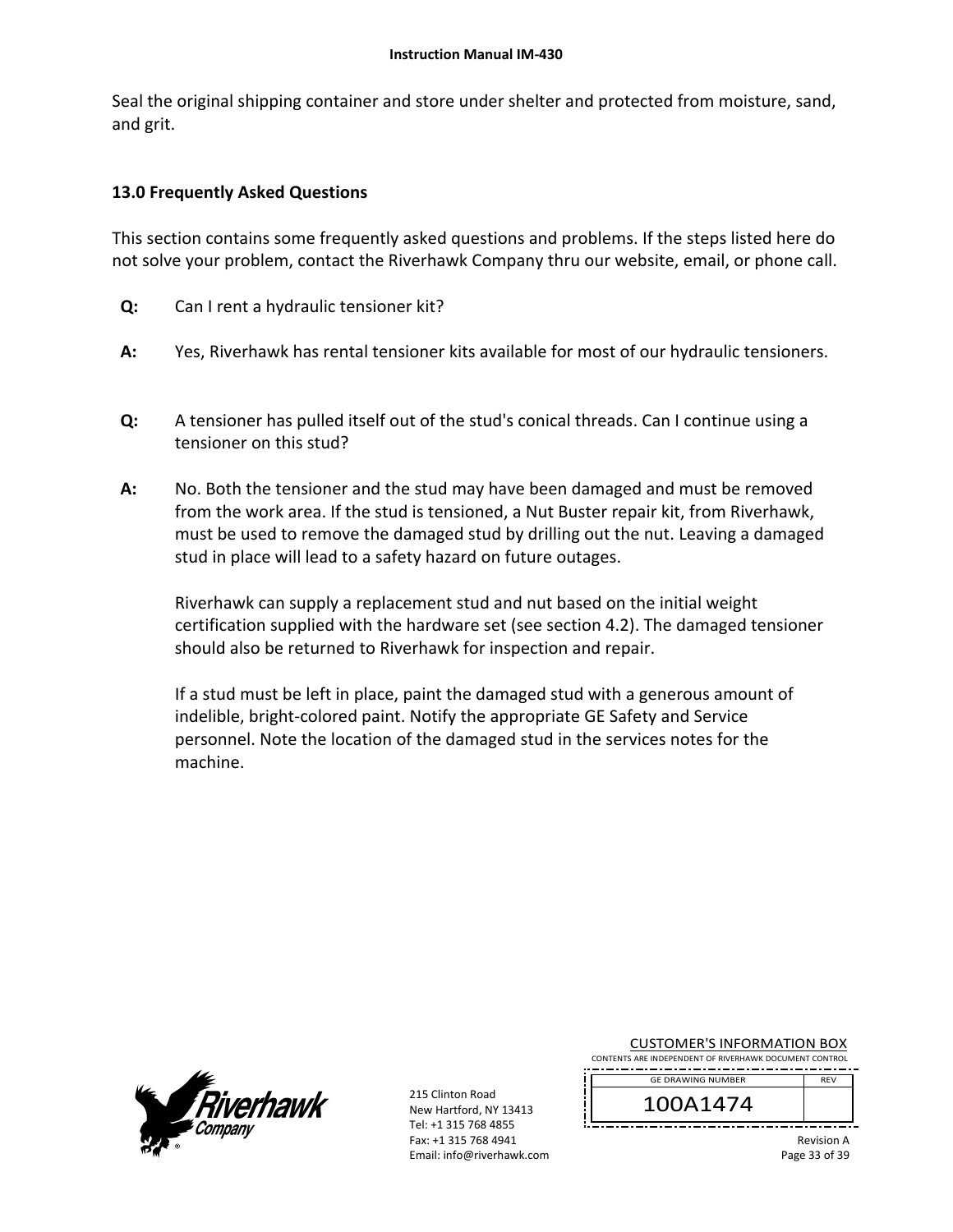- **Q:**  The hydraulic tensioner has been taken up to its final pressure. The final stretch length is short of the final stretch target. What is the next step?
- **A:**  Do not increase the hydraulic pressure. Check if the hydraulic pump is set to the right pressure. Install the tensioner and re‐pressurize the tensioner to the final pressure then recheck the stretch measurement. If the stretch value is still short, remove the stud from the hole and re‐measure the stud's initial length then try to install the stud again.
- **Q:**  The hydraulic tensioner has been taken up to its final pressure. The final stretch length is larger than the final stretch target. What is the next step?
- **A:**  Remove the stud from the bolt hole. Check if the hydraulic pump is set to the right pressure. Re‐measure the stud's initial length then try to install the stud again.
- **Q:**  The tensioner is at its final pressure, but the nut cannot be loosened.
- **A:**  If the nuts cannot be loosened at the final pressure, continually increasing the pressure will not help and can be dangerous and in some cases make it harder to remove the nut. Check the nut to see if its set screws have been loosened. Check for and remove any corrosion around the nut's threads. Apply penetrating oil between the stud and the nut.
- **Q:**  How do I clean the conical threads on a stud?
- **A:**  The conical threads are best cleaned using a spiral wound brass brush in a drill as described in section 5.2.2
- **Q:**  During the initial steps of removing a tensioned stud, the stick-out length is found to be wrong.
- **A:**  Do not proceed. Contact Riverhawk for assistance. With the wrong stick-out length, the hydraulic tensioner has a limited stroke and may not work properly and can be damaged.



215 Clinton Road New Hartford, NY 13413 Tel: +1 315 768 4855 Fax: +1 315 768 4941 Email: info@riverhawk.com

| CONTENTS ARE INDEPENDENT OF RIVERHAWK DOCUMENT CONTROL |            |  |
|--------------------------------------------------------|------------|--|
| <b>GE DRAWING NUMBER</b>                               | <b>REV</b> |  |
| 100A1474                                               |            |  |

CUSTOMER'S INFORMATION BOX

Revision A Page 34 of 39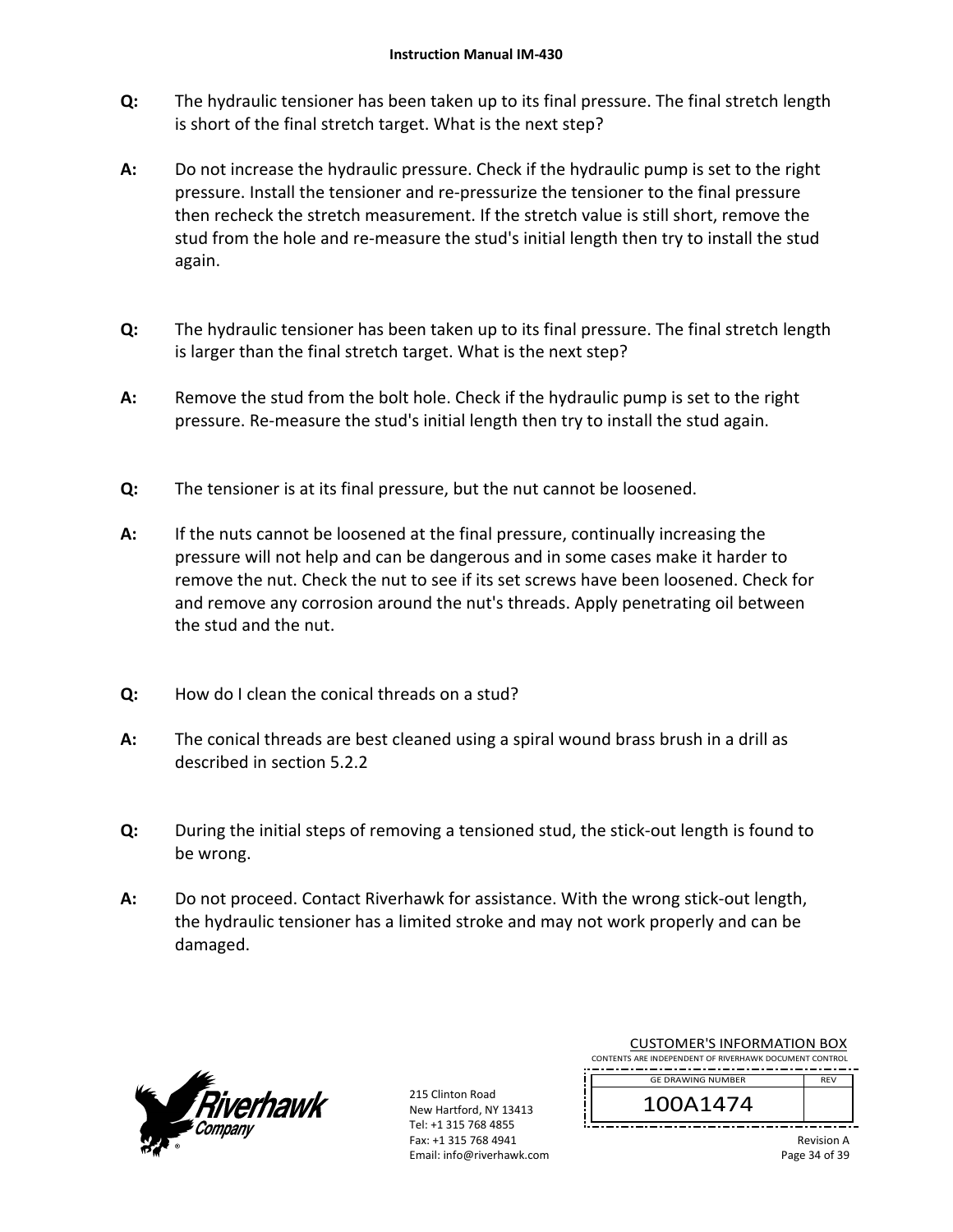- **Q:**  The hydraulic pump appears to be leaking.
- **A:**  Check the hose connection to the hydraulic pump. If the 1/4" high pressure fitting is not assembled correctly as shown in section 7.2, it may look like the pump is leaking. If the problem continues, it may be necessary to open the pump kit. Contact Riverhawk for guidance.
- **Q:**  The hydraulic hose has a collar on it that can't be moved by hand
- **A:**  The hydraulic fitting is shown in section 7.2. The collar is sometimes held in place with a thread locking compound. This prevents the collar from moving too easily. It may be necessary to adjust this collar with a set of vise‐grip pliers. Be careful to not strip the threads off the tube or hose end.

### **14.0 Revision History**

| Revision<br>Letter | <b>Effective Date</b> | Description                                                                          |
|--------------------|-----------------------|--------------------------------------------------------------------------------------|
| A                  | Apr 4, 2022           | Updated EC Declaration of Conformity; Added UKCA<br><b>Declaration of Conformity</b> |
|                    | Oct 25, 2018          | Released                                                                             |



215 Clinton Road New Hartford, NY 13413 Tel: +1 315 768 4855 Fax: +1 315 768 4941 Email: info@riverhawk.com

| <b>CUSTOMER'S INFORMATION BOX</b>                      |  |  |
|--------------------------------------------------------|--|--|
| CONTENTS ARE INDEPENDENT OF RIVERHAWK DOCUMENT CONTROL |  |  |

REV GE DRAWING NUMBER

100A1474

Revision A Page 35 of 39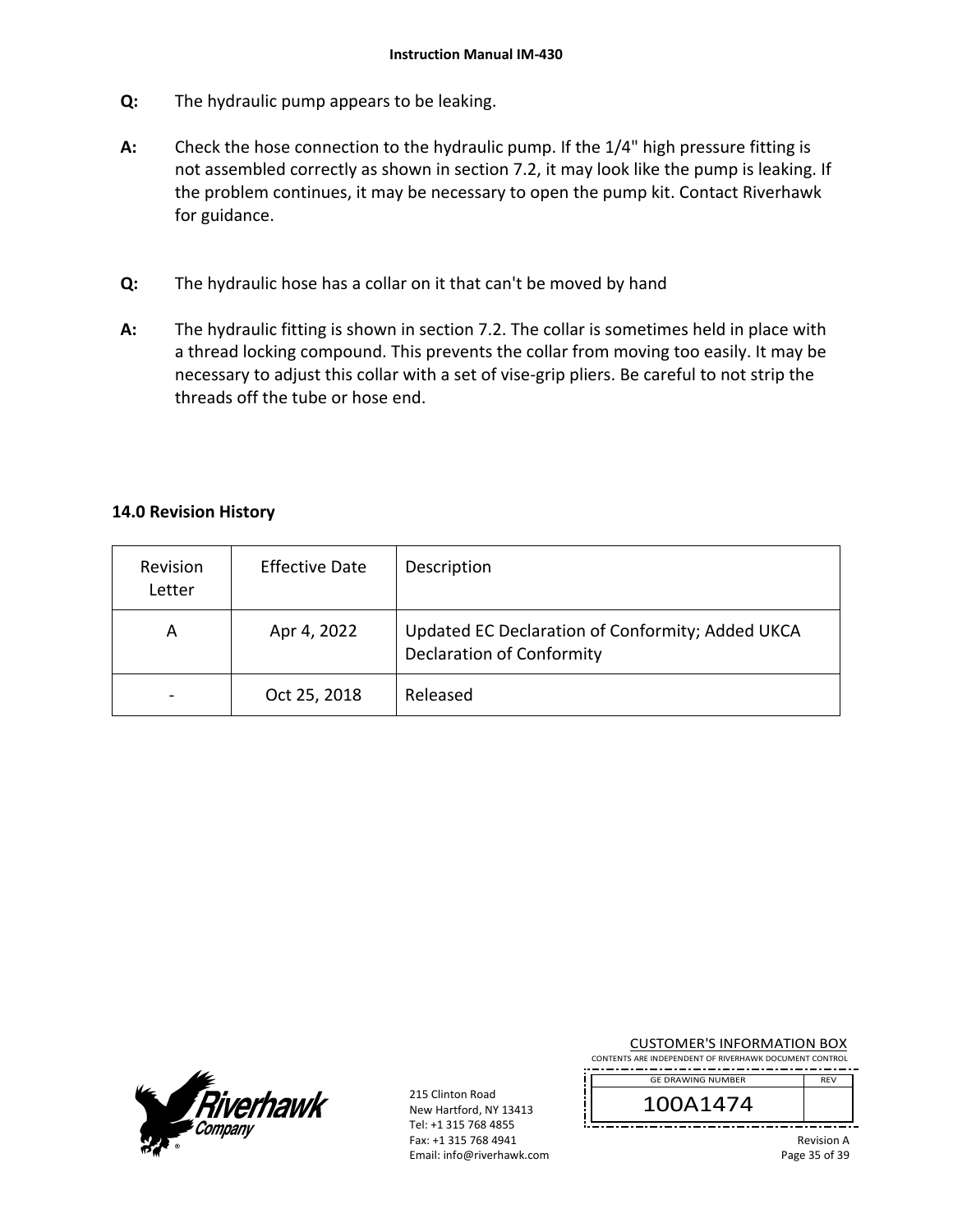#### **Appendix A1**

# **EC Declaration of Conformity**

| Manufacturer: | Riverhawk Company           |
|---------------|-----------------------------|
| Address:      | 215 Clinton Road            |
|               | New Hartford, NY 13413, USA |

The hydraulic pump and bolt tensioning tool described in this manual are used for installing and applying tension to large bolts that are specifically designed by Riverhawk Company to be tensioned hydraulically.

All applicable sections of European Directive 2006/42/EC for machinery have been applied and fulfilled in the design and manufacture of the hydraulic pump and bolt tensioning tool described in this manual. Reference also ISO 12100:2010, ISO 4413:2010, and ISO 4414:2010.

Furthermore, this equipment has been manufactured under the Riverhawk quality system per EN ISO 9001:2015

Consult the Declaration of Conformance included with the shipment of this equipment that identifies the authorized Riverhawk representative, applicable serial numbers, and appropriate signature.



215 Clinton Road New Hartford, NY 13413 Tel: +1 315 768 4855 Fax: +1 315 768 4941 Email: info@riverhawk.com

| <b>CUSTOMER'S INFORMATION BOX</b>                      |  |
|--------------------------------------------------------|--|
| CONTENTS ARE INDEPENDENT OF RIVERHAWK DOCUMENT CONTROL |  |

REV GE DRAWING NUMBER

100A1474

Revision A Page 36 of 39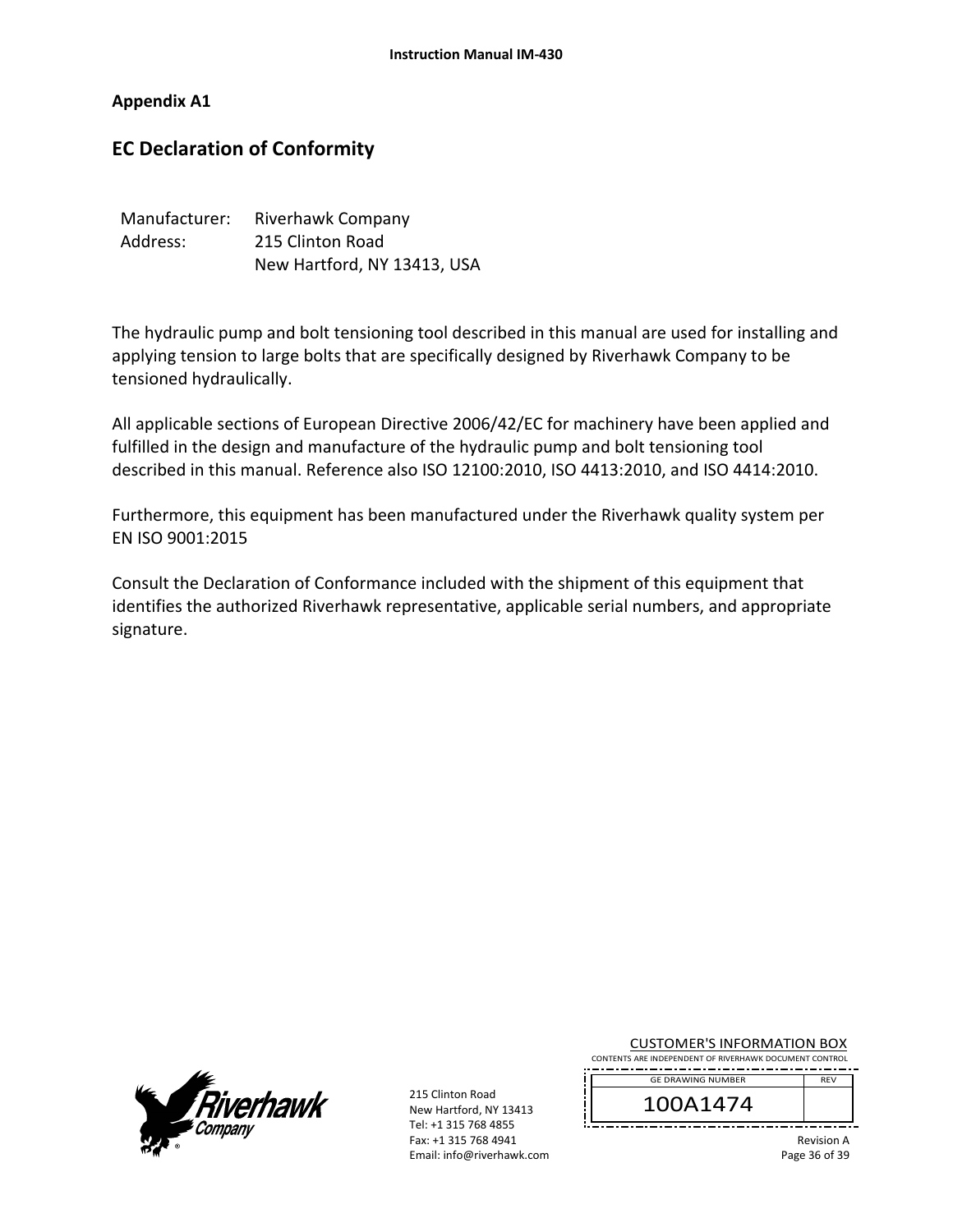#### **Appendix A2**

# **UKCA Declaration of Conformity**

| Manufacturer: | Riverhawk Company           |
|---------------|-----------------------------|
| Address:      | 215 Clinton Road            |
|               | New Hartford, NY 13413, USA |

The hydraulic pump and bolt tensioning tool described in this manual are used for installing and applying tension to large bolts that are specifically designed by Riverhawk Company to be tensioned hydraulically.

All applicable sections of Supply of Machinery (Safety) 2008 have been applied and fulfilled in the design and manufacture of the hydraulic pump and bolt tensioning tool described in this manual. Reference also ISO 12100:2010, ISO 4413:2010, and ISO 4414:2010.

Furthermore, this equipment has been manufactured under the Riverhawk quality system per EN ISO 9001:2015

Consult the Declaration of Conformance included with the shipment of this equipment that identifies the authorized Riverhawk representative, applicable serial numbers, and appropriate signature.



215 Clinton Road New Hartford, NY 13413 Tel: +1 315 768 4855 Fax: +1 315 768 4941 Email: info@riverhawk.com

| <b>CUSTOMER'S INFORMATION BOX</b>                      |  |  |  |
|--------------------------------------------------------|--|--|--|
| CONTENTS ARE INDEPENDENT OF RIVERHAWK DOCUMENT CONTROL |  |  |  |

REV GE DRAWING NUMBER

100A1474

Revision A Page 37 of 39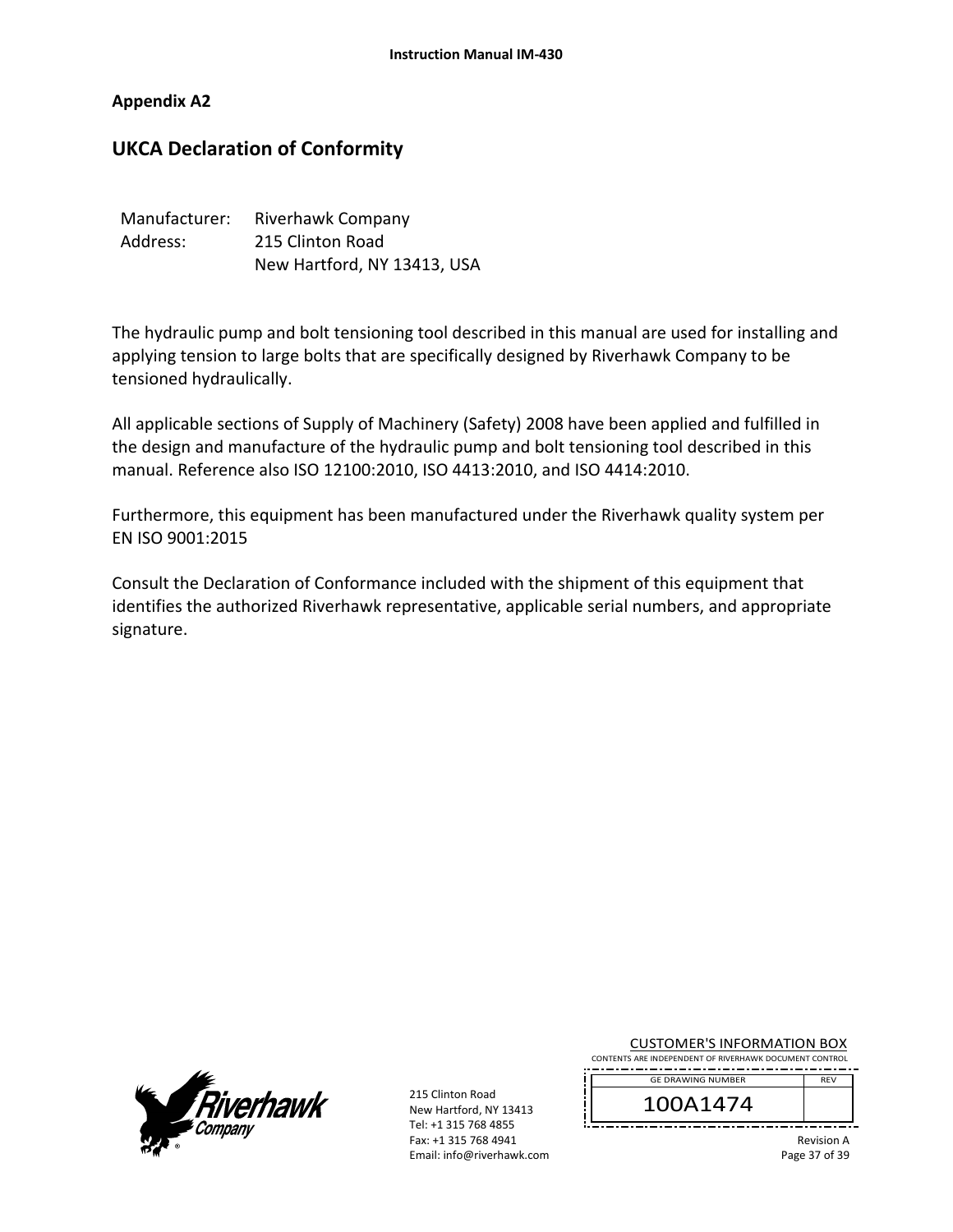### **Appendix B1**

STRETCH RECORD SHEET FOR THE GAS TURBINE TO LOAD COUPLING

TURBINE NUMBER:

DATE:

TECHNICIAN:

#### SUPERVISOR:



| HOLE NUMBER             | STARTING LENGTH | FINAL LENGTH | <b>FINAL STRETCH</b> |
|-------------------------|-----------------|--------------|----------------------|
| $\mathbf 1$             |                 |              |                      |
| 13                      |                 |              |                      |
| $14\,$                  |                 |              |                      |
| $\overline{2}$          |                 |              |                      |
| $\overline{\mathbf{3}}$ |                 |              |                      |
| 15                      |                 |              |                      |
| ${\bf 16}$              |                 |              |                      |
| $\overline{4}$          |                 |              |                      |
| $\overline{5}$          |                 |              |                      |
| $17\,$                  |                 |              |                      |
| $18\,$                  |                 |              |                      |
| $\boldsymbol{6}$        |                 |              |                      |
| $\overline{7}$          |                 |              |                      |
| 19                      |                 |              |                      |
| $20\,$                  |                 |              |                      |
| $\bf 8$                 |                 |              |                      |
| $\boldsymbol{9}$        |                 |              |                      |
| 21                      |                 |              |                      |
| 22                      |                 |              |                      |
| $10\,$                  |                 |              |                      |
| 11                      |                 |              |                      |
| 23                      |                 |              |                      |
| $24\,$                  |                 |              |                      |
| 12                      |                 |              |                      |



215 Clinton Road New Hartford, NY 13413 Tel: +1 315 768 4855 Fax: +1 315 768 4941 Email: info@riverhawk.com

#### CUSTOMER'S INFORMATION BOX

CONTENTS ARE INDEPENDENT OF RIVERHAWK DOCUMENT CONTROL 

100A1474 GE DRAWING NUMBER

Revision A Page 38 of 39

REV